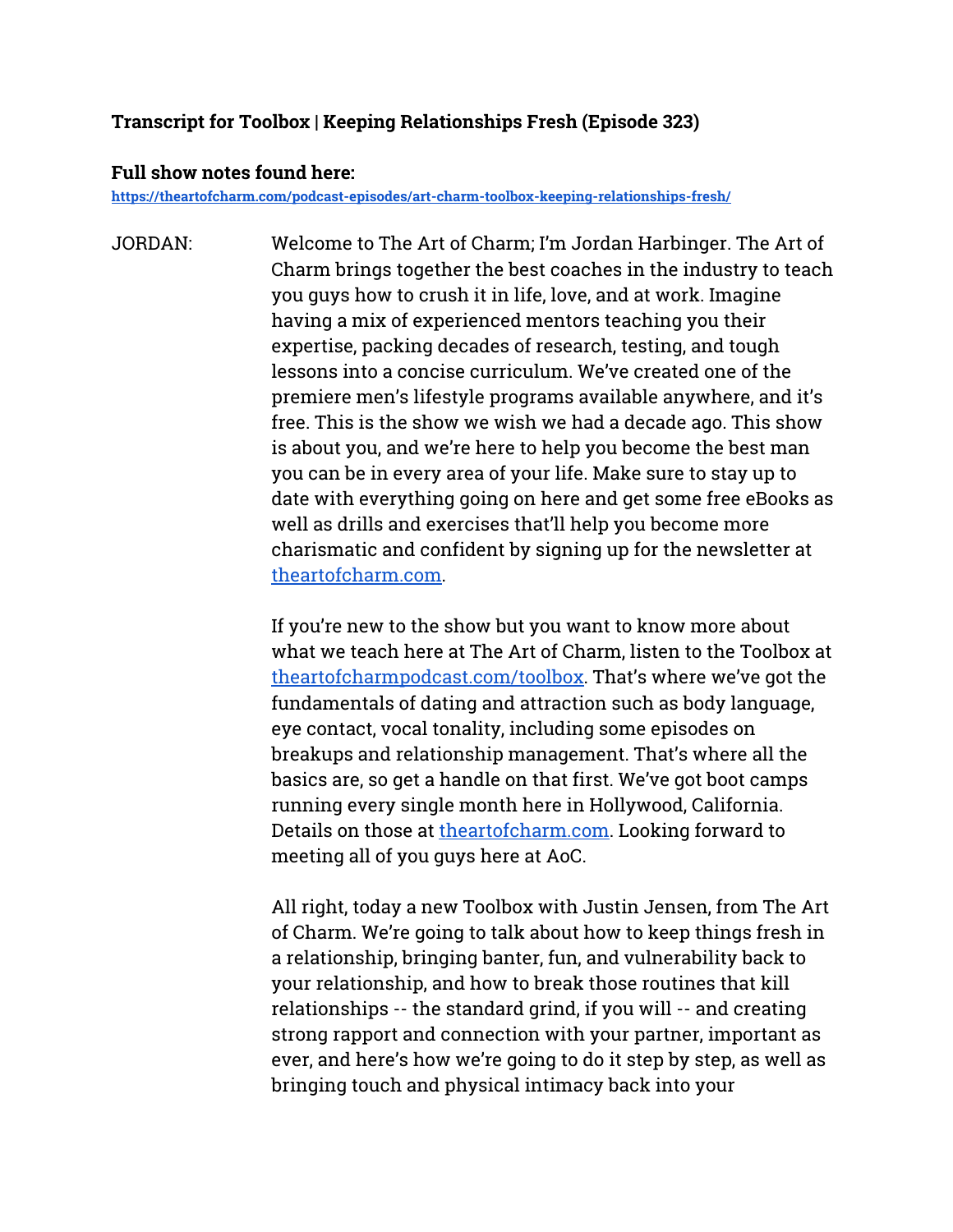relationship. A lot of these things flee over a longer period of time and we're going to get back to basics on how to rebuild them and point to some other resources that are going to help you guys do this. So, if you find yourself stagnating or if you think maybe you've got it all down because you've got the girl now, maybe you need to think again, and maybe not. But, either way, AoC is here to help you. So, enjoy this Toolbox with Justin from The Art of Charm.

Today we've got an interesting one because of course, we talk a lot about getting the girl and managing business stuff, and having entrepreneurial ventures and how to network -- all that stuff. But we don't really talk all of the time, anyway, about how to manage relationships. I got an email from a guy that was just absolutely insane.

As my guest today, Justin, the head instructor at The Art of Charm -- Justin, you saw this email, I think, because I forwarded it to you, because it was so ridiculous. This guy's name was Joel. He sent me an email where he was like, "Oh, I really need this. How much is boot camp? I want to come in. How quickly can I get in there? And I was like, "Whoa, slow your roll. Let's talk a little bit first and make sure it's a good fit," and then I gave him the info and he was excited.

And then literally two weeks later, he writes me back and he's like, "Well, I live in San Francisco, and there's no good girls up here, so it's not going to work," just a standard excuse about how this stuff wouldn't work in my area. And then he wrote in and goes, "Well, you know, I met up with this girl that I know the other day, and I've liked her for a long time, and she gave me a hug and was like, 'We should hang out more,' so I don't think I need your boot camp." And I was like, "Where is my gun?" Because I'm thinking, "You got a hug from a girl that you've had a crush on for a long time and now you don't need any training, nothing will help you because you got a hug. And he literally replied and was like, "Yeah, yeah. I just totally don't need this. I'm good now."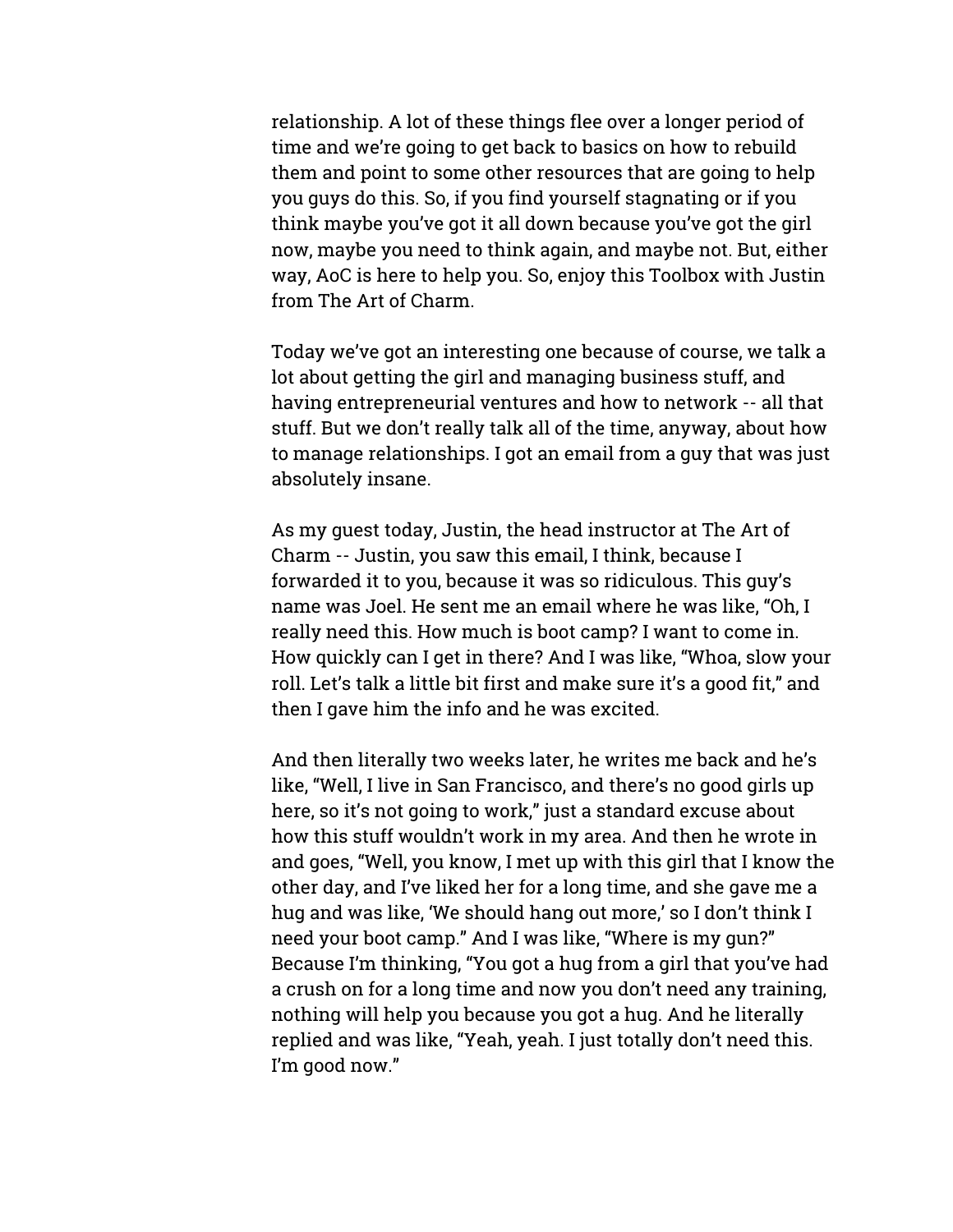- JUSTIN: I was going to say, that reminds a lot like me. I remember calling you.
- JORDAN: Oh, yeah.
- JUSTIN: That was a long time ago but no, it's just funny because I did the same thing. I called you up because I got a girlfriend -- I was already signed up, I already put a deposit in, I get a girlfriend and then, very similar to him in the sense that it was like, "Oh, well, this was the answer I was looking for, so I quess I don't need this," and I called you up and you're like, "You're an idiot." And I'm like, "Yeah, I know but I'll talk to you later." And then, of course, three months I think it was, or four months later, I call you back desperate to come take a program.
- JORDAN: Right.
- JUSTIN: Because it didn't work out, right?
- JORDAN: It's so brutal just because I totally get that our life -- and I mean ours as in my entire life as well -- is just one big process of rationalization and us fighting against it. So, you don't want to come to L.A. because it's a pain in the butt. It's expensive to come out here, it's an investment, it takes up time, you've got to book it, and then you've got the whole host of ego issues. Getting up in the morning is the most classic example. "Ugh, it's so early. I don't want to get up. Oh, I can totally sleep for five more minutes. I'm just going to have to take a quicker shower. I don't really need to shave today, I shaved yesterday and the stubble looks good," and then you kind of roll over. And then you get up, and then you're like, "You know, I can probably roll over again if I just don't eat breakfast." And you do that until it's the last minute --

JUSTIN: Yeah.

JORDAN: --- then you're like, "Son of a \*\*\*\*\*, I don't have time for breakfast, I don't have time for a shower at all. I look like crap. I feel disgusting." You go to work and it was like 15 minutes of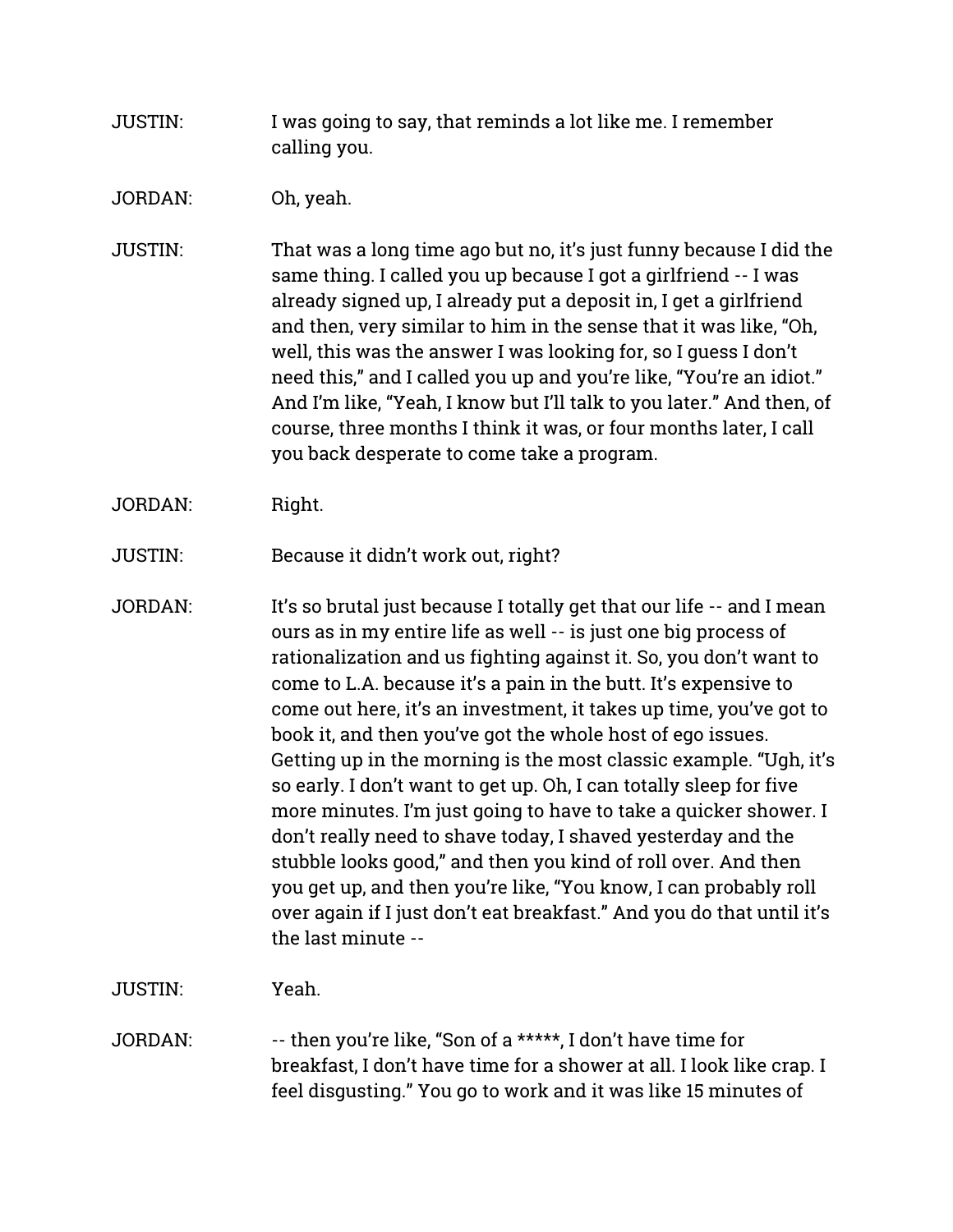extra sleep. It was not worth it. Or a half hour of extra sleep that wasn't worth it. And we do that all the time in our lives. You did that like, "Oh, I have a girlfriend now. I don't need this," not just because of the ego issues. You're not an egotistical guy. Now that I know you, it wasn't just the ego issues, it was a lot of  $$ correct me if I'm wrong -- "Oh, I have to plan this. Oh, it's an investment. Oh, I've got to take the time to do it and it's going to be awkward sometimes because they're going to push me outside my comfort zone." It was probably a combination of those things and not just the ego because you're not a super proud guy.

- JUSTIN: Yeah, I would say I'm fairly modest.
- JORDAN: If there's one thing I'm good at, it's modesty. Come on.
- JUSTIN: Modesty, I mean come on. Yeah, it was a combination of those things. For me it was uncertainty. Taking a personal development program, whether you go through The Art of Charm or whatever, it's not tangible. You can't feel the results until you actually do it and that was a big part of mine -- and you're right, it was like, I had to plan it, I had to book flights and things like that. And fortunately, I had to do it from a place where it was more out of, "I need this because I've been dragging so long." And I just talked to a guy yesterday who just signed up for a program and he listened to the podcast for two months and then he already signed up. And that's where I wish I was out because I didn't have to go through two years of my own bull\*\*\*\* to realize that it was bull\*\*\*\*. Talk about a big waste of time, right?
- JORDAN: Right? No kidding. Yeah, absolutely. A huge waste of time. And so, one of the common fallacies, just to come full circle here, is that once you get the girl, it's game over. You leaned on that rationalization. This other guy, he reached for it. He just got a hug and he thought, "I'm good." I mean, that was mostly, I think, ego because he lived in California and his logistical hurdles weren't that great. I think he just really didn't want to admit his own situation. But, it's really a common fallacy and you see this.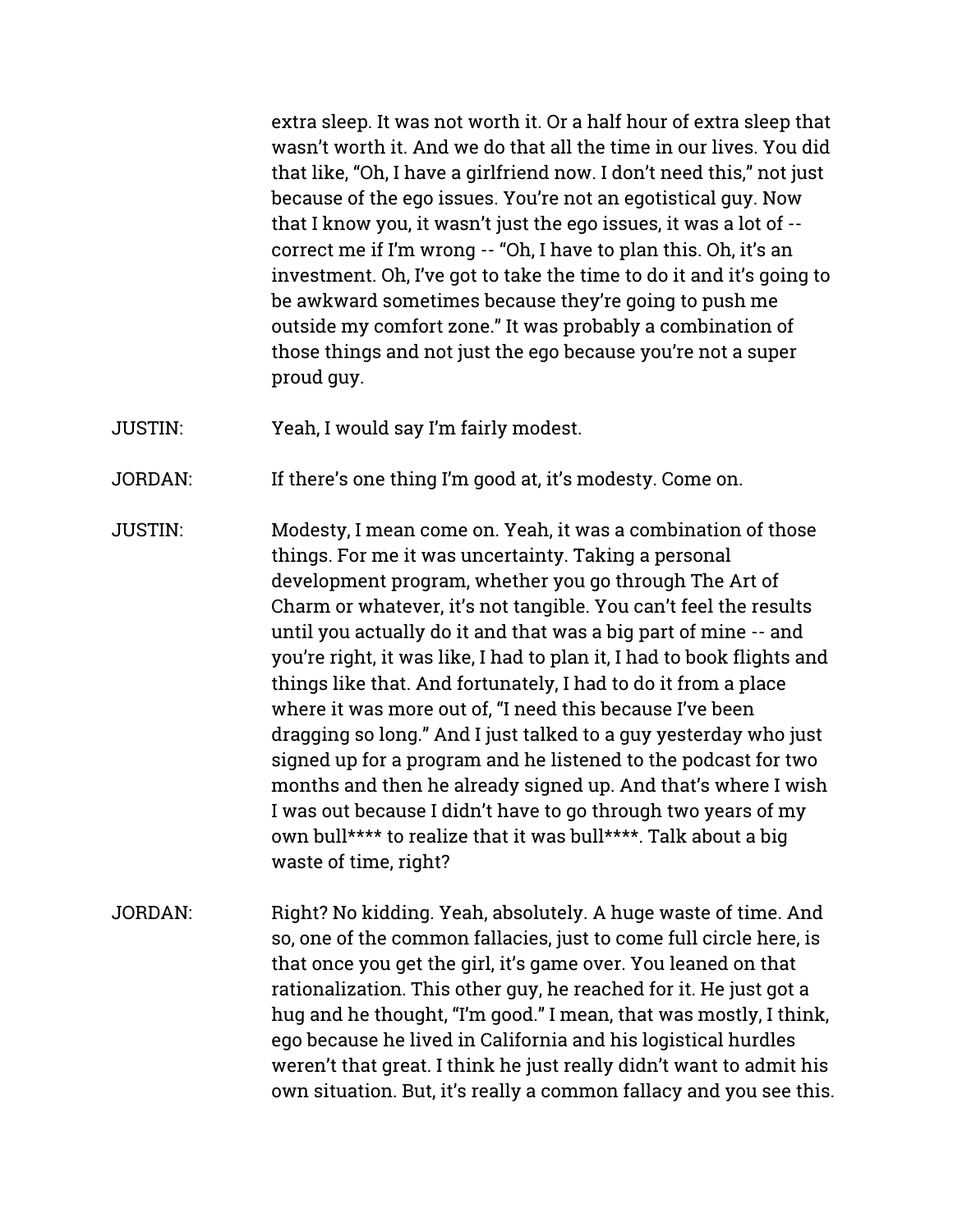Guys come into boot camps with this all of the time. "I thought I had this handled and then dot, dot, dot, everything melted down," right?

JUSTIN: Yeah, everything melted down. They're kind of like -- when everything's all said and done, they can kind of piece it together. And I think the most common thing that guys find out is that they just got comfortable and when they got the girl, it wasn't like, right after they got the girl it was like, "Oh, I don't have to try anymore," usually there's a period of the honeymoon phase where everything's great, everything's going good, it's a new adventure, and then at some point -- and there's no definitive timeline, it could be weeks, it could be a few months, it could be a year -- whenever that honeymoon period ends, things like relationships will go into this plateau if you don't keep things new and fresh.

> So, they kind of get into what I would call a relationship rut, where everything's routine, you guys go to dinner at the same places all the time, you'll go to the same events all the time, and over time this just becomes kind of stagnant. And that's when most guys stop trying, and what ends up happening is they stop doing everything that they did to get the girl in the first place. And that's a big problem because she's attracted to who you were then and a lot of times -- and I know I'm guilty of this, where I got the girl in a few weeks or a couple months later, it's just like, "Oh, yeah, I got this. I don't really have to try anymore," and that's when problems start happening in a relationship.

- JORDAN: Yeah, of course. You start to become complacent and go, "Oh, well, yeah. I'm good. She's never going to go anywhere," and honestly it's not just that, it's also, "Eh, well, you know. We're comfortable," and like you said, you start to rationalize it, too.
- JUSTIN: Yeah. It's a constant thing, rationalization. It's like, "I have the girl, she's not going to go anywhere." It's almost like -- I don't know if a lot of guys felt this way, I know I did at some point, where it's just kind of a sigh of relief, like, "Oh, I don't have to try anymore, this is great." Except she feels that you've just stopped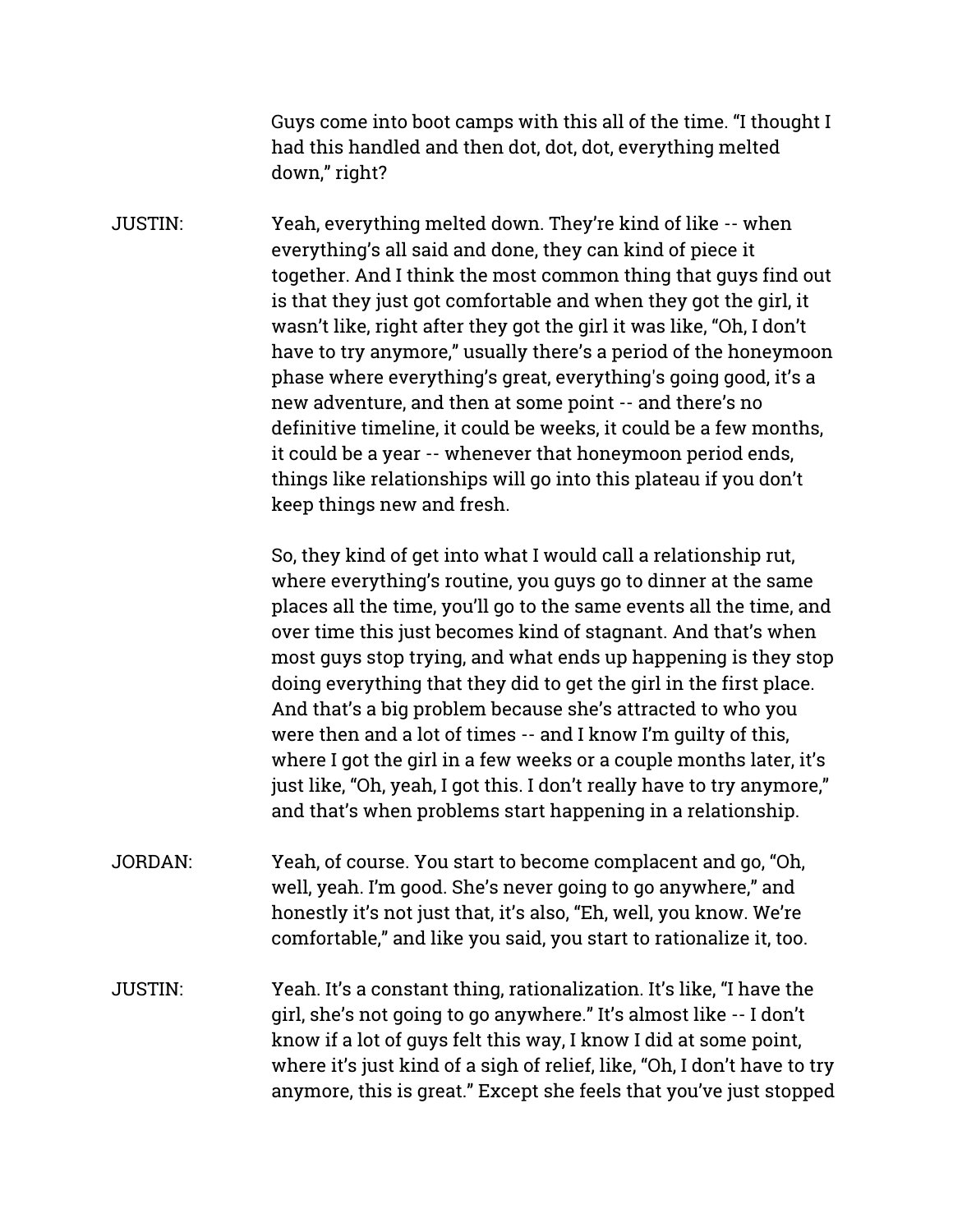trying and you stopped caring. A lot of will hear that. "You don't care about me anymore," from her and that's the result of that, which is like, "Oh, I don't really have to try anymore." You stop doing special things for her and therefore the relationship just doesn't feel as special and unique as it used to be.

JORDAN: Yeah, 100 percent. And I think that for this, that's especially dangerous because you've got that combined with some of these other things that cause, not just complacency, but also stagnants (sic), are actually actively unattractive, like being too easy to please, being too possessive -- you want to talk about that a little bit? Because those are some huge ones that I think we see a lot.

JUSTIN: Yeah, being too easy to please is a common one that happens, particularly in the beginning of the relationship. This is something that, quote unquote, nice guys tend to do. What this is or what an example to this would be is it's the classic argument of like, "Where do you want to go for dinner?"

> So, oftentimes guys in trying to please their girlfriend, which is a great thing, they'll often do something like, "Hey, where do you want to go to eat?" and then of course she's just like, "Well, I don't know, where do you want to go?" and then you go in this like circular battle because then the guy is like, "Well, I don't know, what do you want to do?" and she's like, "Well, I don't really care. What do you want to do?" and it comes into this thing and sometimes it actually starts a fight. And it's a strong example of being too easy to please where a better thing that guys could do would be to suggest a couple things.

A couple things that you know that she would like to do, because at the end of the day, it's a lot of pressure to ask her what you want to do, because she's going to do the same thing. She wants to please you so she's going to be like, "Well, I don't know, what do you want to do?" And that's a common example of being too easy to please or, other examples too, which we'll kind of dive into is, let's say you both like working out and she likes rollerblading but you hate rollerblading. But, in order to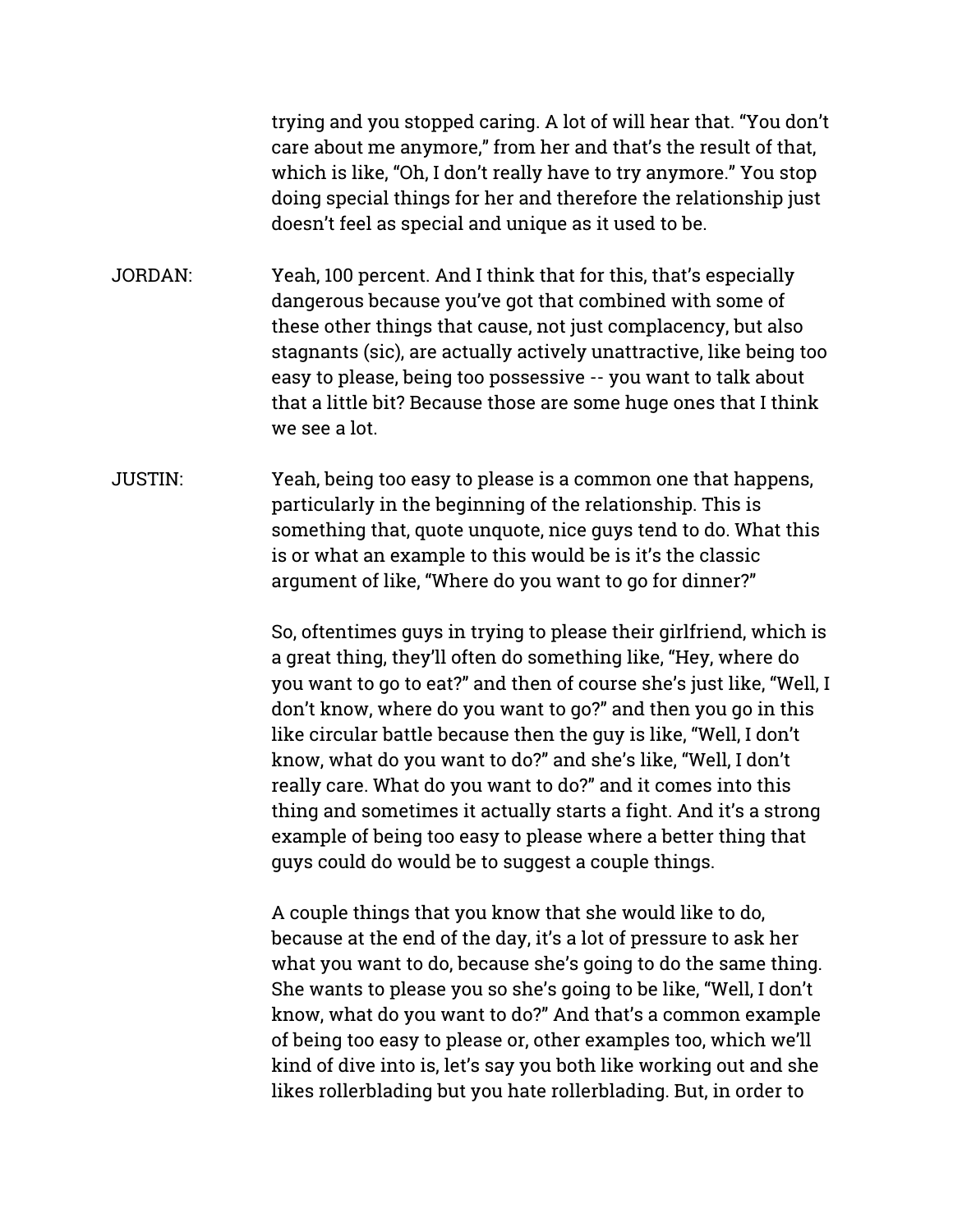please her or think that you're going to please her, then you just take up rollerblading, even though you hate doing it and then therefore, over time, it creates resentment. You're like, "Ugh, \*\*\*\*, it's time to rollerblade again." And then some guys are passive aggressive about it too. She's like, "Hey do you want to go rollerblading?" and he's like, "Yeah, sure," and just sounds defeated and she kind of picks up on that too.

So, being too easy to please is an issue because it's not about trying to please her, it's about doing things together. It's the foundation of the relationship. It's two people that are 100 percent coming together. It's not 50/50. It's two independent people coming together to build this great relationship and if you're always trying to please the other person, then you're really doing both of you guys a disservice. You guys should be doing things that are fun together and as a man, it's important to lead that. Just come up with those suggestions.

- JORDAN: Does it really come down to me choosing where to go for dinner? What else? That seems weird.
- JUSTIN: Well, it's a matter of just coming up with suggestions. So, if we're going to use the dinner example, one would be you know her well enough to know what some of the options that she'd like. You can simply just come up with a couple options saying, "Hey, I'd love to do a date night with you. How do you feel about sushi or Indian food?" Something like that. That way she can feel like she's a part of it too. It's about working out together. It's about doing things that you both like doing. So, maybe you both like hiking or going to the gym together, then you just suggest a day like, "Hey, it would be awesome to go hiking with you. I was thinking Saturday. What's in your schedule?" Or, "Hey, I'd love to go hit the gym and you can do yoga at our gym or something. What day works for you?"

What it's about is suggesting things that you guys can do together, which comes from a place that is non-neediness. See, neediness is being too easy to please. You want to basically do whatever she wants to do and things like that. And what ends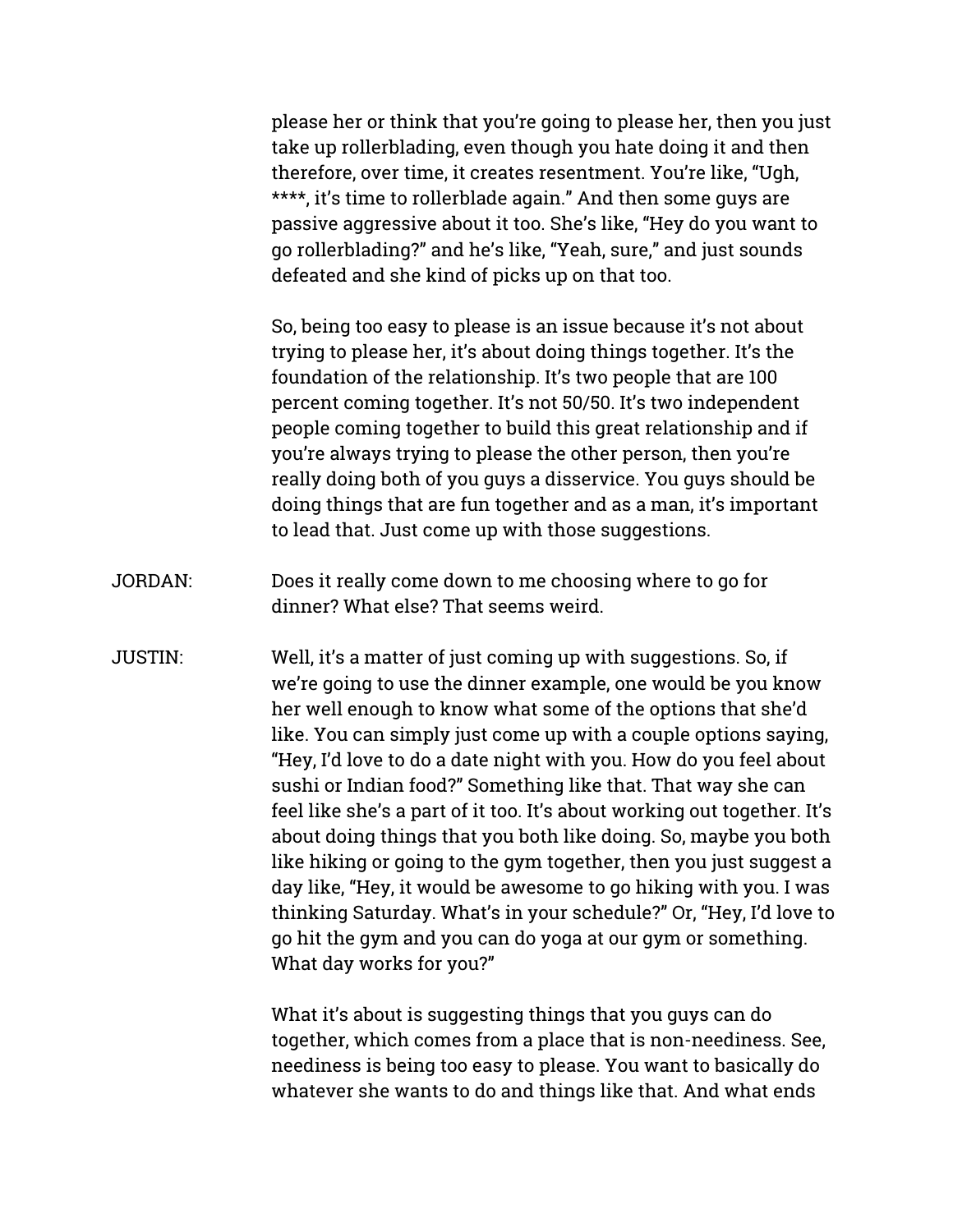up happening is, you don't really have much of a say in the relationship and then you just start building resentment because of it. This is a very common thing that a lot of nice guys will do.

JORDAN: Okay, interesting. It's just basically putting in at least some effort. And a lot of guys think that they're doing this, but if you think about the last time you actively made a suggestion -- not just the last time you paid for dinner -- the last time you planned an activity, instead of just sort of being along for the ride on the relationship. It has been a while. Even for guys that think about this stuff, it's probably been a while. And a lot of guys go, "Oh, I got this covered. We go out to dinner every week," and it's like, "No, not the same thing."

JUSTIN: Yeah, it's not the same thing. Unless you're actively making it a new adventure, trying out new restaurants -- I like to do that. I like to go on Thrillist and stuff like that and pick out new restaurants to try out. So, unless you're doing that, it's just a regular thing. There's nothing really special about it because it's just something you do all the time. And then one other thing I'll note is that even before you jump into a relationship, being too easy to please is a problem, too. Oftentimes some guys set up a date, they're like, "Uh Hey. Uh, so what date works for you?" and that puts a lot of pressure on her and as a guy, you're supposed to be leading that. So, it's actually better, if you're going to set up a date, to -- I always like to think of it as kind of like appointment setting with sales. You pick the time and the date that you can do and see if that works for her. That way she can be like, "Yeah, actually that works great," or, "No, I can't do that, but here's a day I can do." At least you're taking initiative and not putting so much pressure on her to build the plans. Because, in the reality, she doesn't want to be the one that's always responsible for making plans.

JORDAN: Right, that makes a lot of sense, of course. Because that's the point, right? She's putting in the effort and you're not.

JUSTIN: Yeah, exactly. Yeah, so there's an imbalance.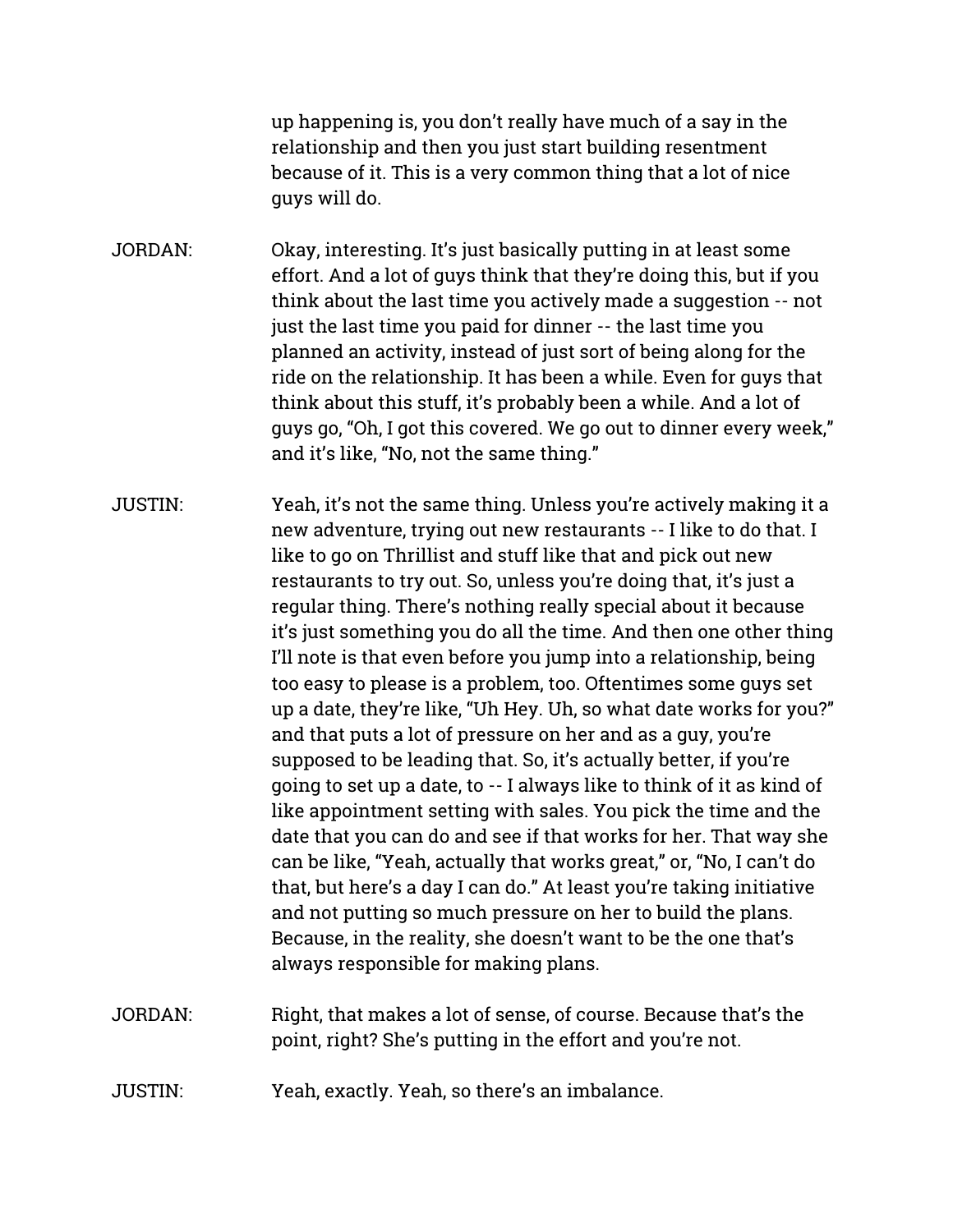# JORDAN: What's one of the other big ones that guys do to blow it, when they're in a relationship?

JUSTIN: Being too possessive. One common thing that happens is -- you know how that saying goes, right? "Oh, I got lucky." Getting lucky, it's when guys finally get laid, or whatever. They're like, "Oh, I got lucky." That's where it comes from because it comes from a place where you actually feel like you get lucky. Similarly, with being too possessive, once you land the girl, you feel like -- let's say you haven't been in a relationship in a while or maybe let's say your dating game doesn't work, when you land a girlfriend, it's like, "Oh, my God, finally," and it kind of comes from a scarcity mentality.

> So, you're like, "Okay, great. I got this great girlfriend. I can't let her go because who knows how long it'll be until I find another girl," and that's kind of the mindset that's going on. So, what often happens from that mindset is we become a little possessive. And some characteristics of being possessive is you might feel some anxiety when you two are doing things that are separate from the group.

So let's say you hung out for a while. Let's say new relationship, you've been hanging out for a couple weeks, then all of a sudden, she wants to have a girls' night out, and you're like, "Okay, well I'm going to have a guys' night out." And for guys that don't have an abundance mentality or coming from a place of scarcity, this will cause some anxiety. "What is she going to be doing on her girls' night out?" or maybe she's out and she's not answering her texts because it's in her purse, she's in a loud club, and things are busy. So, you start getting some anxiety because of that. You're like, "Well, she's not answering my texts, what could be going on?" and you come up with all these kinds of scenarios in your head. "Maybe she's dancing with other guys. Maybe she's making out with other guys."

JORDAN: Right.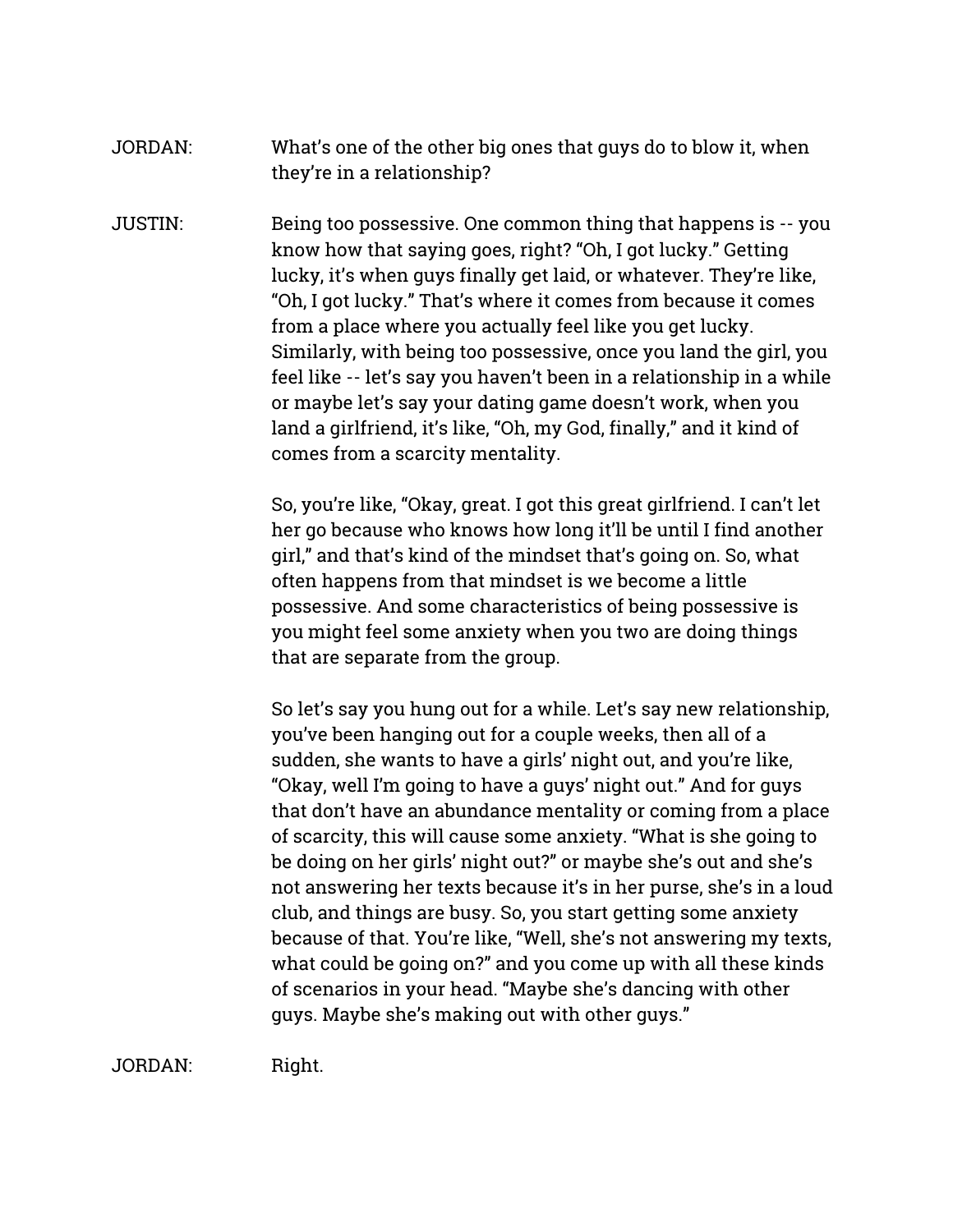- JUSTIN: All this horrible, just negative narratives that go on in your mind and that's a form of being too possessive. In other words, meaning that it's hard for you to handle her being a little independent. I think that's the most common one, is when she wants to do something on her own and you feel a little anxiety, or worse case scenarios, which happen all the time, when she does go out on her own, guys are blowing up her phone. "Hey, when are you going to be home?" Maybe because they didn't make their own plans. "When are you going to be home? How come you're not answering my texts? What are you doing?" They're constantly checking in and again, it kind of comes from of the frame of being needy, being supplicative and things like that because --
- JORDAN: Yeah, absolutely.
- JUSTIN: -- you don't feel confident that you actually have her.
- JORDAN: And a lot of guys do this in subconscious ways too. Maybe they don't say all that stuff, but then she gets home and they're kind of passive aggressive about her going out and doing stuff with her friends.
- JUSTIN: Yeah.
- JORDAN: And then it's like, "Oh, he doesn't want me to do that." And that's either controlling or possessive, but then she might not do it again, but then she resents you for that, even if it's quote unquote her choice.

#### (COMMERCIAL BREAK)

JUSTIN: Yeah, and resentment, if it doesn't get addressed or if it isn't handled, then it will form into other things. So, she might be mad about that and then some time goes on and resentment builds and then she starts thinking about other things like maybe you don't actually pick up after yourself or take the trash out, then you have an argument about the trash when it has nothing to do with that. It's the fact that something wasn't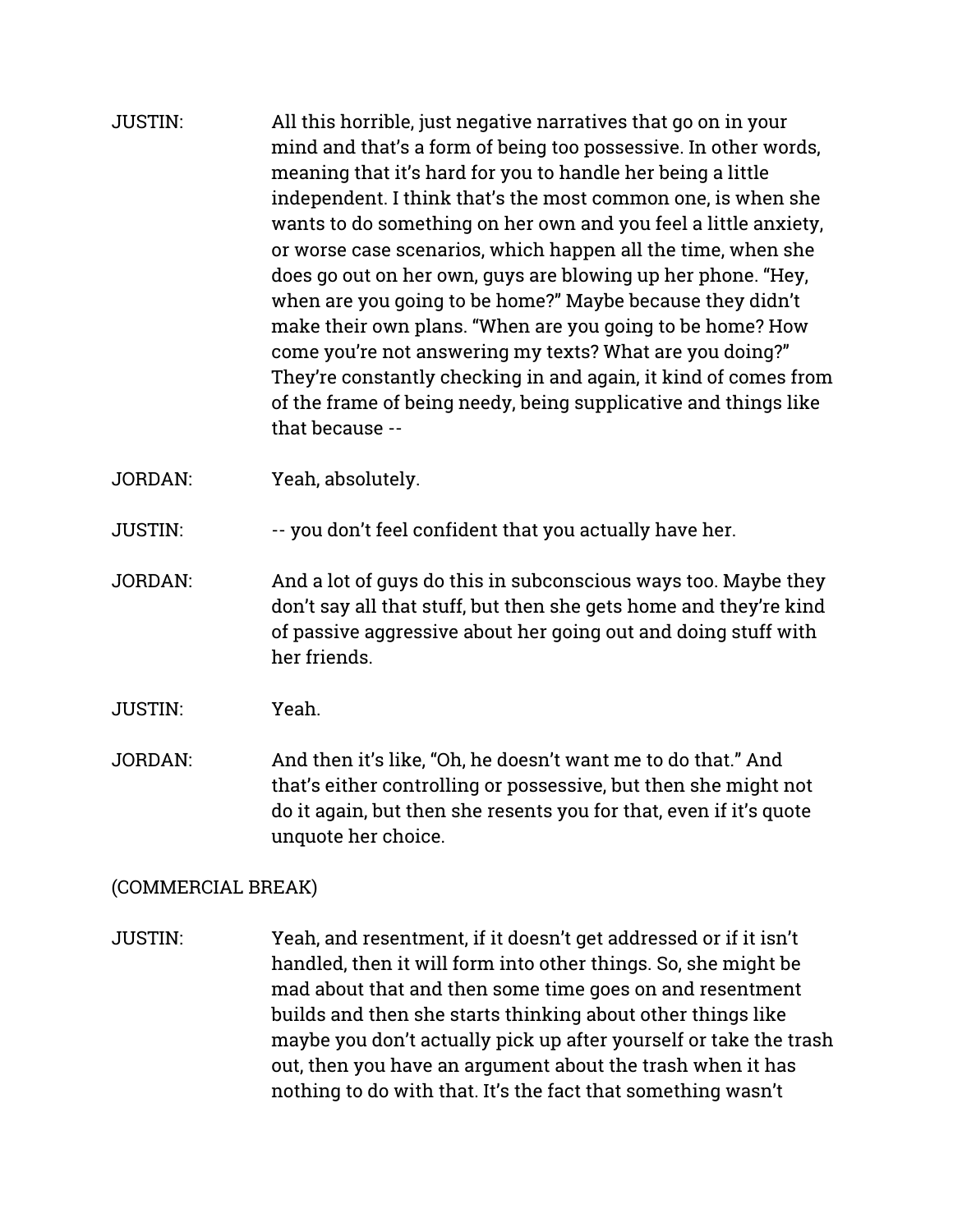communicated early on or handled and it was just brushed under the rug until this rug becomes this big giant elephant in the room that nobody's talking about.

JORDAN: Right, that's when somebody gets stabbed because they left the cap off the toothpaste or something like that?

JUSTIN: Yeah, yeah. Thatũs an unfortunate incident. So yeah, so the common things that happen with guys -- and it's more to highlight this so at least you're aware of this, but a common thing that happens once the girl's secured, it's kind of like, "Oh, game over. I don't really have to try again," which isn't true. We'll give you some examples and some in depth advice on how you can keep that relationship fresh.

> One is just being too easy to please. You have this girlfriend, you might put her on a pedestal or whatever because you don't feel like you can get girlfriends that easily, so you try and overdo it and overcompensate by being too easy to please, which puts you in a needy frame. And she wants a man, she wants a guy that can make decisions, that has a backbone, and doesn't mind leading. She wants to be led.

And then, the last one is just being too possessive, not feeling secure enough in the relationship to allow her to do things that are outside of the relationship. Maybe she's got a job where she travels a lot. She's gone for weekends or maybe even a week or so and if you don't feel comfortable and secure in a relationship, what ends up happening is you have all these negative narratives that go on in your mind, which is like, you just come up with these outlandish stories in your head. "Oh, she's probably cheating on me. Oh, maybe she met some other guy," just these horrible examples.

And, I'm speaking from experience. So when they get a girlfriend it's like, "Oh, I got lucky." Whenever I got a girlfriend I would be like, "Oh, man, this is awesome. I got lucky. This is great," and then kind of circling back to rationalization, we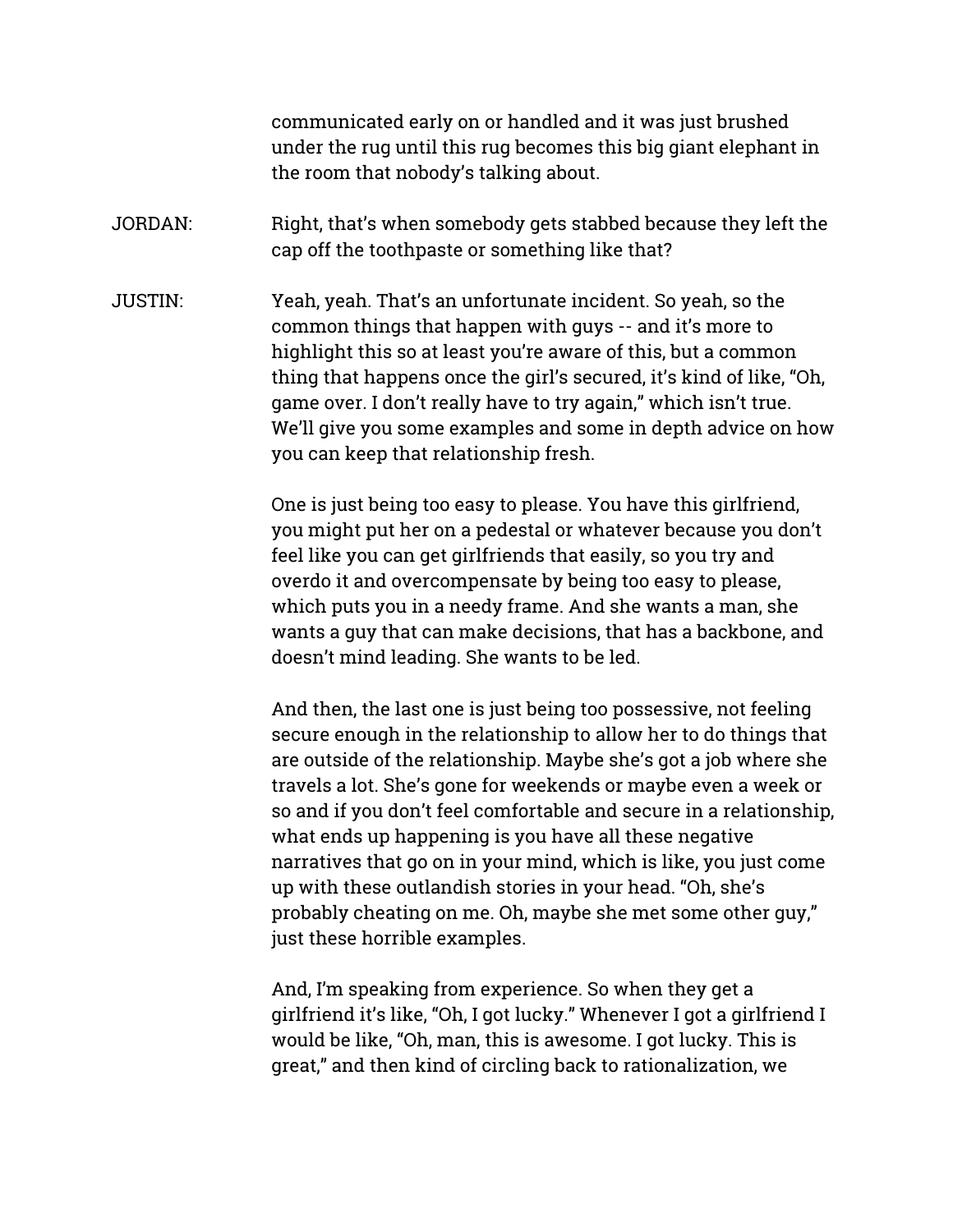rationalize our way into the relationship when maybe she's not even a good fit for us.

## JORDAN: It's true.

- JUSTIN: We could do that for years. I did that for years. Just because you land a girl doesn't mean that she's actually the right fit for you. And usually we're too eager to jump into a relationship because we just feel like we just got lucky. For me, I was 23 and I dated this girl who was a single mom who was a little bit older than me. And I did a stellar job of rationalizing my way into that relationship for four years.
- JORDAN: "Yeah, I don't even have to use up any of my own sperm because she's already got a kid."
- JUSTIN: Yeah, it's kind of like instant family, I guess.
- JORDAN: "I don't have to deal with that whole pregnancy part. It's already been handled."
- JUSTIN: Right? Yeah, exactly. The kid's already like four, so this is great. I skipped the terrible twos.
- JORDAN: Yeah, oh, my God.
- JUSTIN: All that kind of stuff.
- JORDAN: The irony, I think, is that the stuff that you do to get the girl is a lot of what you do to keep the girl, am I right?
- JUSTIN: Yeah, absolutely. One thing that you should keep in mind is that a good reason to be authentic through and through, to develop your personality, to develop your social communication skills, and just to develop yourself as a person, so that when you go up to her, you don't feel like you're putting on an act. It's just you being you. When it's just you being you, then there isn't this abrupt transition where, "Oh, I got the girl. Great, I can keep her. Now I don't have to try anymore."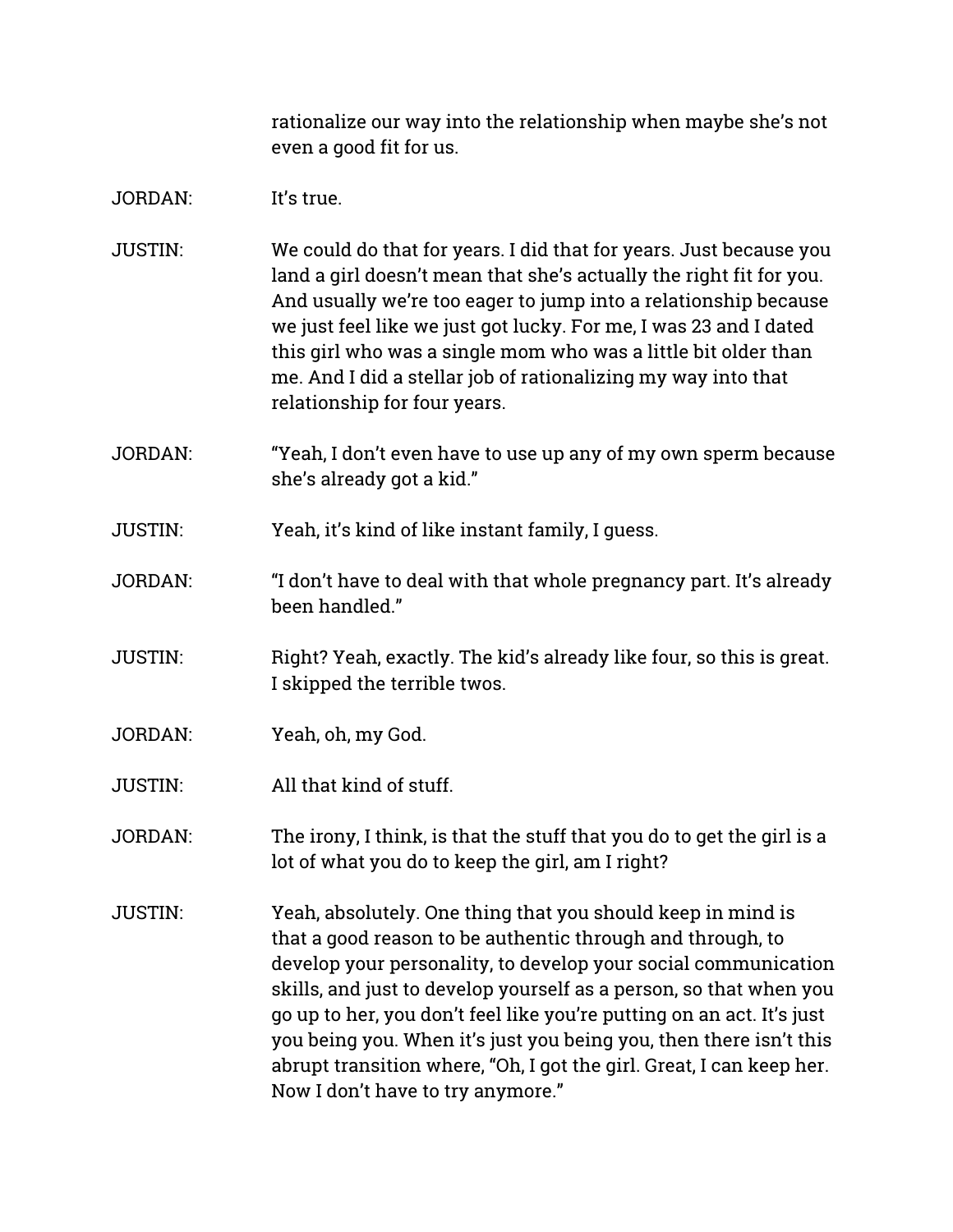# JORDAN: Right.

| JUSTIN:        | Because you are an authentic person and an independent<br>person and what you did to get the girl is everything that is a<br>part of who you are. So, there's no acting, there's no changing,<br>there's nothing of that sort of nature. One concept that we teach<br>here in the live training programs is this concept called banter.<br>Everybody has questions on banter and a lot of times guys<br>thinks it's the line, but it's really just an attitude. It's a playful<br>vibe that you have that you give out to the world. And one of the<br>things that myself and even you and everyone that has been in<br>a successful relationship notices that humor is a big part of it.<br>Having a good sense of humor, keep things light, fun, and<br>playful with her. Those are things that you would do to get the<br>girl, so why would you stop when you have the girl? |
|----------------|----------------------------------------------------------------------------------------------------------------------------------------------------------------------------------------------------------------------------------------------------------------------------------------------------------------------------------------------------------------------------------------------------------------------------------------------------------------------------------------------------------------------------------------------------------------------------------------------------------------------------------------------------------------------------------------------------------------------------------------------------------------------------------------------------------------------------------------------------------------------------------|
| JORDAN:        | Excellent point. Yeah, I think a lot of guys go, "I've won this. I'm<br>good. When can I stop doing this stuff?" That shows that people<br>think it's a set of actions rather than a set of mindsets.                                                                                                                                                                                                                                                                                                                                                                                                                                                                                                                                                                                                                                                                            |
| JUSTIN:        | Yeah. And it's kind of funny, you think about, "Oh, I finally got<br>the girl," and you think that's the hard part. Well, no. That's<br>when the game just begins.                                                                                                                                                                                                                                                                                                                                                                                                                                                                                                                                                                                                                                                                                                               |
| JORDAN:        | Yeah, exactly.                                                                                                                                                                                                                                                                                                                                                                                                                                                                                                                                                                                                                                                                                                                                                                                                                                                                   |
| JUSTIN:        | It's like preseason for football. Getting the girl is just preseason,<br>the actual part of keeping the girl, that's the full professional<br>season. So, you have the girl and assuming that you guys have<br>slept together and stuff, you can get really sexual with her,<br>which is a lot of fun.                                                                                                                                                                                                                                                                                                                                                                                                                                                                                                                                                                           |
| JORDAN:        | Yeah, we don't have to worry about your girlfriend getting<br>offended, for real.                                                                                                                                                                                                                                                                                                                                                                                                                                                                                                                                                                                                                                                                                                                                                                                                |
| <b>JUSTIN:</b> | Yeah.                                                                                                                                                                                                                                                                                                                                                                                                                                                                                                                                                                                                                                                                                                                                                                                                                                                                            |
|                |                                                                                                                                                                                                                                                                                                                                                                                                                                                                                                                                                                                                                                                                                                                                                                                                                                                                                  |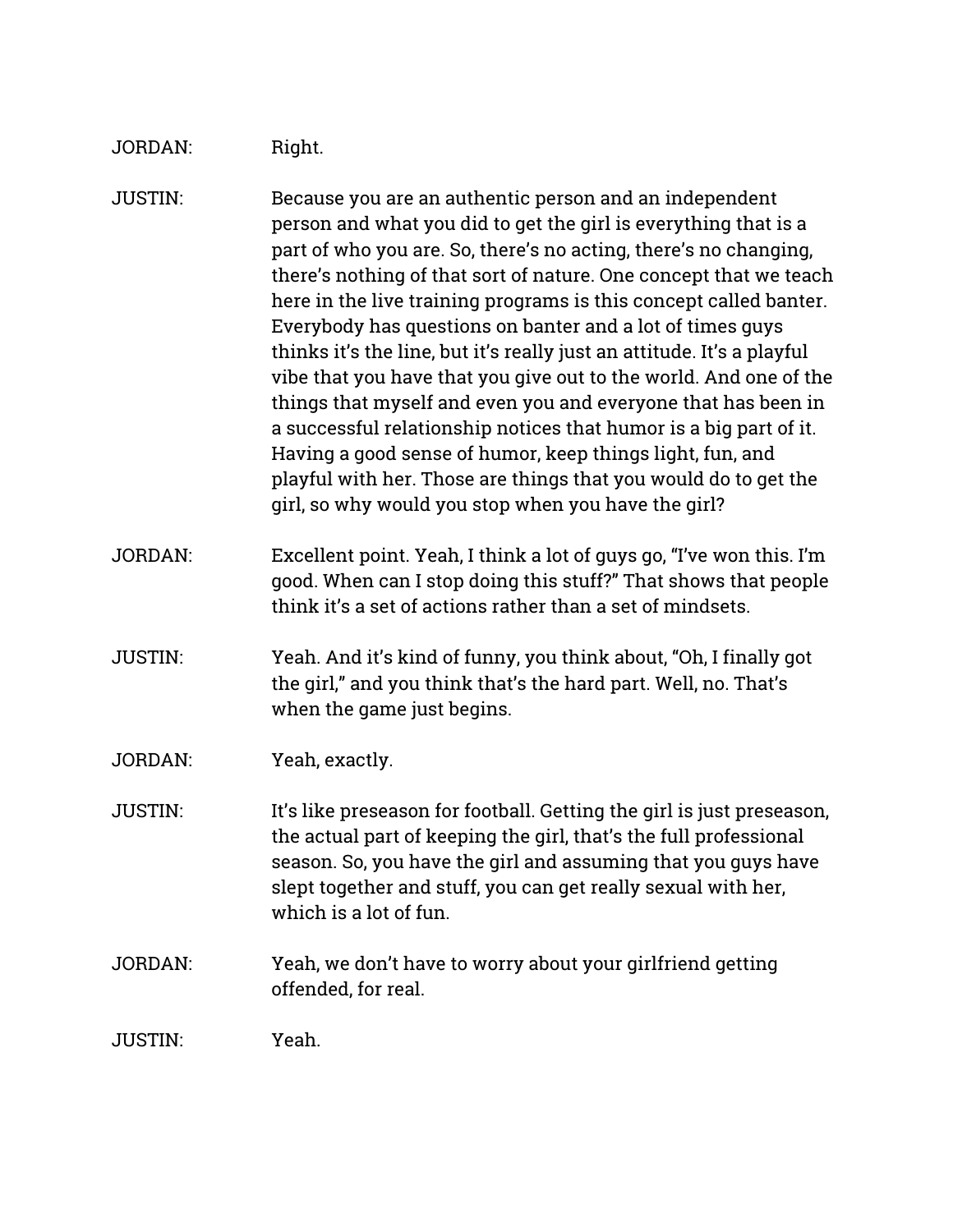- JORDAN: She might act offended if it's not in your normal line of banter, but you can take it there. You don't have to worry about her being like, "How dare you? We just met." We live together, we're good.
- JUSTIN: Yeah. "I've seen you naked. I can totally feel good about saying this." And the thing is, you don't want to hold back. Especially if you're about to get intimate. One thing that might surprise guys is that, girls have a way more detail oriented -- I can't think of the right word, but it's --
- JORDAN: Detail oriented. Oriented on your junk, if that's what you mean.
- JUSTIN: Yeah. Well, and scenarios. If you guys really want to get into what's going on in the mind of a woman read My Secret Garden, which is something that we've thrown about loosely on the show and in our programs. But, that's a whole compilation of women's sexual fantasies and if you think you have a dirty mind, I would be willing to bet that your dirty imagination is child's play compared to what's going on upstairs in her head.

So, what I'm saying is you should feel good about being sexual. In fact, what you think is crossing the line, is probably not even close. It's a good book, I learned a lot from that, and it kind of helped me when I was doing all this stuff to be comfortable with just being sexual and throwing stuff out there. Through my own experience and with working with guys, guys can get away with a lot more than what they think they can.

So, you're in a relationship and things are going good, keep it light, fun, and playful, and throw in some sexual banter. Some sexual banter would be -- a good example of that is just innuendos or sexually charged words. So, for example, I have a nice little list here. So, list of sexual banter words that you can use. These are usually descriptor words and so feel free to use them whenever. One that I like to throw around a lot is girthy. So, everything's girthy.

JORDAN: I see what you did there.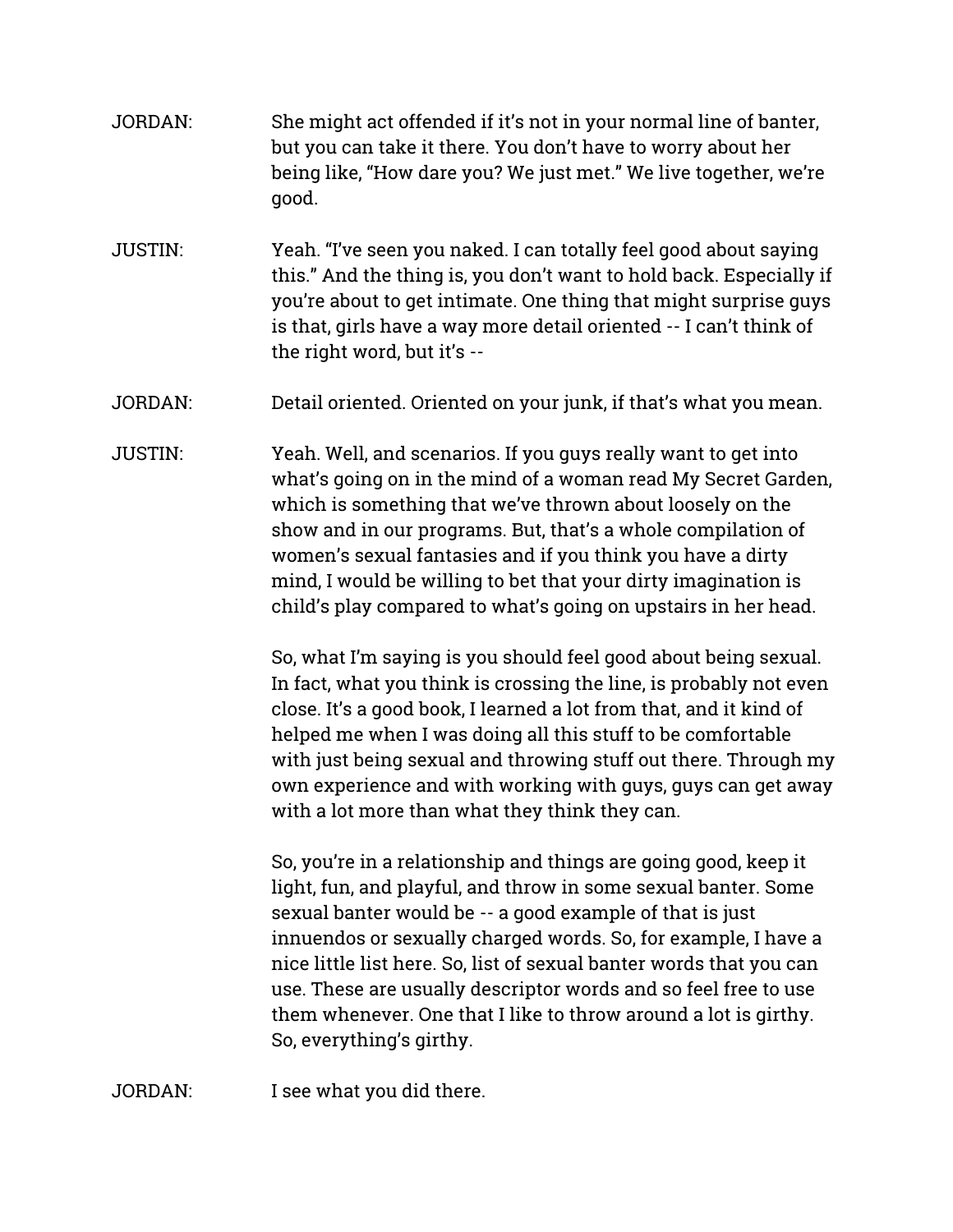- JUSTIN: Yeah, my pen is girthy, my computer is girthy, other parts of my junk of girthy. And using innuendo descriptive words, that's a fun one to do and it's fun, silly, and playful, and it's obviously sexually charged. Similarly, enlarged. Enlarged is a good one. Erect. I'm standing erect. Did you notice how erect that building is?
- JORDAN: It's so immature but here's the thing, I know 40, 50 year old guys that do this and it's funny. You set up this mode inside your relationships. So before you write it off as something that doesn't make sense for you because it's not you, you can set this mode up in your relationship and if you're not doing that, then maybe that's part of the problem. Not that if you don't have immature banter between you and your wife, you're doomed, but it actually helps. This isn't something we just made up, by the way.
- JUSTIN: No, it helps. Again, it comes down to keeping it fun, playful, and flirty, which is what you did when you first got her. And this will help keep feelings of the relationship fresh. You'll feel that you're more engaged with her, especially if you feel like your relationship is a little stagnant. Throwing around some playful, fun banter is great. Especially if you do this early on, where you're being playful and using silly innuendos to begin with.

Then it's just more of a seamless transition. But, this is something that you can interject sparingly and then start using the words more and more again, setting it up for that. So yeah, these are silly, they are immature, but that's the whole idea of it. Everyone takes themselves too seriously and that's what causes a lot of relationships just to be stagnant. It's just boring, there's nothing going on that's exciting, and that's where relationships just tend to fall apart. So, by doing this, you're trying to keep it fun, playful, and stupid, even if you consider yourself an older gentleman and this might seem immature like you've been doing this years ago, but it works.

JORDAN: Or never, yeah.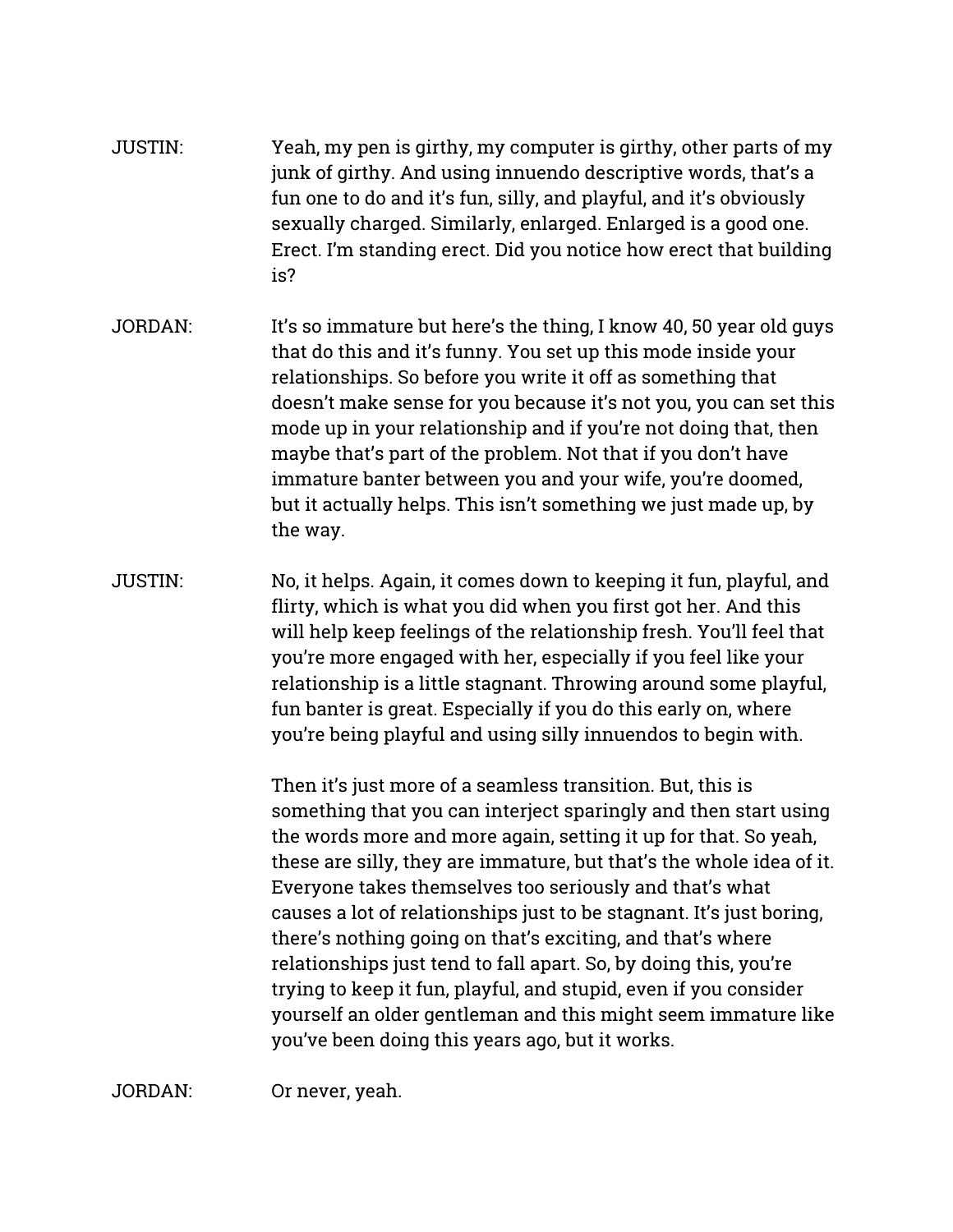- JUSTIN: Yeah, or never. So yeah, we talk about some of that stuff. Just some other ones, for the guys that are interested in hearing some more immature words: hard, inside -- I use inside a lot like, "I can't wait to be inside my favorite coffee shop. I can't wait to be inside Las Vegas. I can't wait to be," --
- JORDAN: But you say it with a little bit of a smirk.
- JUSTIN: Yeah, it's like a little bit of smirk. Remember, it's all about how this is delivered. So, if you're texting this stuff, you use emoticons or emojis. If you're in person, say this with a smirk. If you have it in a deadpan expression, oh, man. That's the difference in it coming across as extremely creepy versus playful, and like you said, a little sly smirk goes a long ways. Some other ones are wet -- "Oh, my God, you're making me all wet." I got this one from Russell Brand: I wish I hadn't worn such tight pants.
- JORDAN: Oh, right, yeah of course.
- JUSTIN: Similarly, "My pants are getting tight." That one's always fun. She's like, "Oh, hey I made you dinner," you'd be like, "Oh, man, my pants are getting tight already," something along those lines. "I feel a combination of relaxed and aroused in your company," and some simple things is like, "You're making me think naughty thoughts." So, that's kind of a list of words that you can use to throw in.
- JORDAN: How dumb do you feel having just rattled all of that off right now in a row?
- JUSTIN: It's completely out of context, so yeah, it feels a little weird to just rattle these things out. But, it's really fun when you can find ways to interject these words into your conversation. If you want to read something really funny or if you want to get better with your innuendos, there's a really good page on unencyclopedia.com. Just google innuendos or sexual innuendos and it'll be on the first page. It's unencyclopedia.com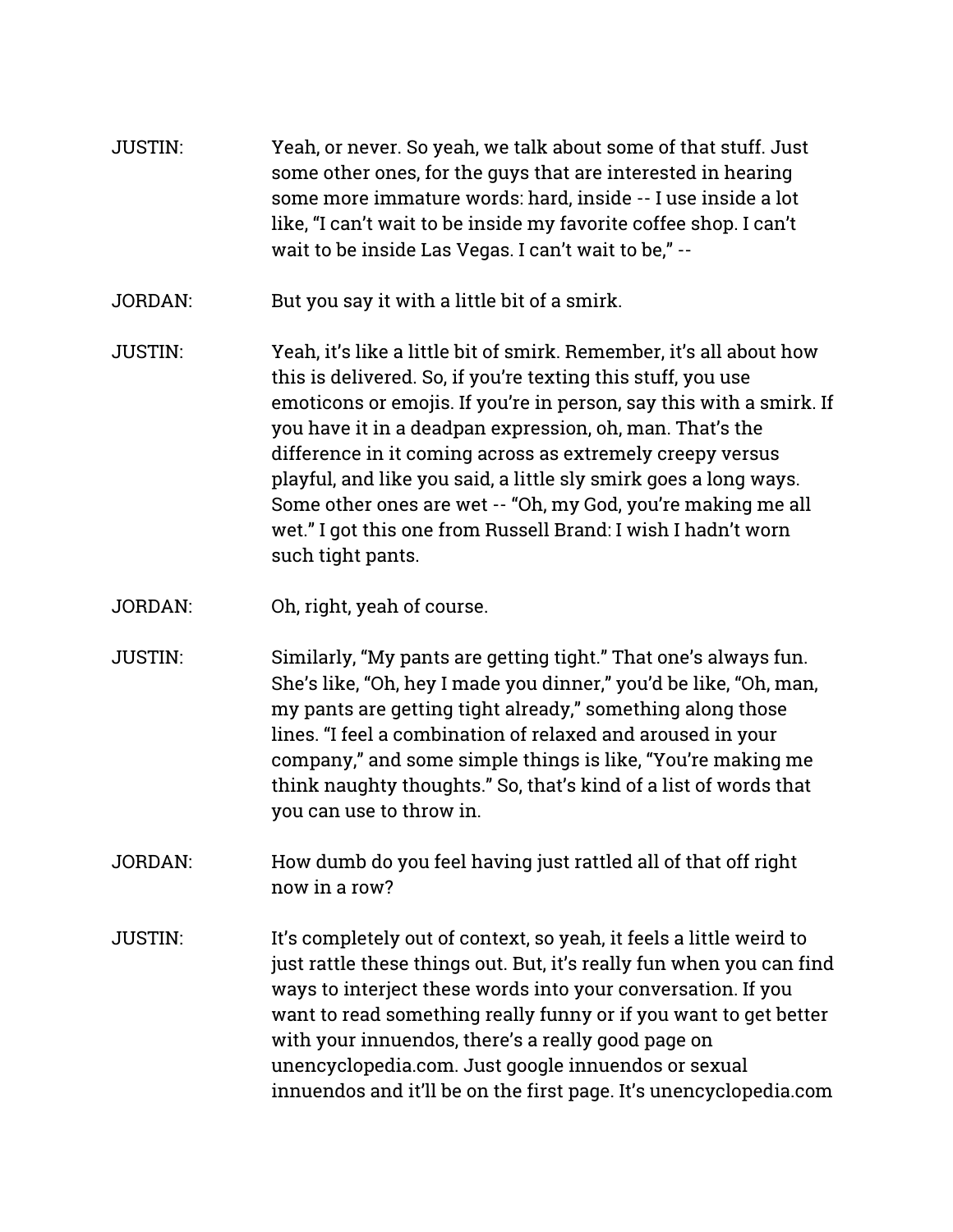and I think it's about four paragraphs of innuendos. So, every single sentence in this four paragraph is an innuendo. So, if you didn't think that was possible, check it out. It's a lot of fun and you can get a lot of playful, creative ideas.

- JORDAN: Excellent. So now that everyone's thoroughly written us off because they hated that segment because they don't understand it yet, or they love us because we talk like they think, what's the next step? It's not just about bantering and being stupid and silly with your current partner, which by the way, you don't just have to have the banter. Being silly, dancing around, singing unashamedly --
- JUSTIN: Yeah.
- JORDAN: -- really showing that sort of passion authentic side of yourself, that is actually highly attractive because a lot of times, over time, people rebuild these weird walls. Because you grow with each other, you might even live together but you might sort of build a privacy sphere and you don't let the other person in. If you're in the house dancing and they come home and you stop, you got to think about why you did that.
- JUSTIN: Yeah, exactly. That's really a crutch of it. It's not about just being sexual, that's just an avenue. If you're just fun and having playful -- and it's about just keeping things fresh and adding that positive energy into the relationship. That's just an avenue to do it. You don't have to totally get sexual with her. I personally think it's fun but if it seems a little too risky, then be more fun and playful with her. Dance around, be silly. That's funny you bring that up because you don't need to be a good dancer. In fact, if you just allow yourself just to dance just for fun and have a big smile on your face, you'll send out so many positive vibes and energies.

I do this on the dance floor. I'm not a great dancer but on the dance floor I'll bust out in silly moves. I'll try and dance like Magic Mike and it's just fun and playful and people really dig it. The energy and vibe you put out there, you tend to get back. So,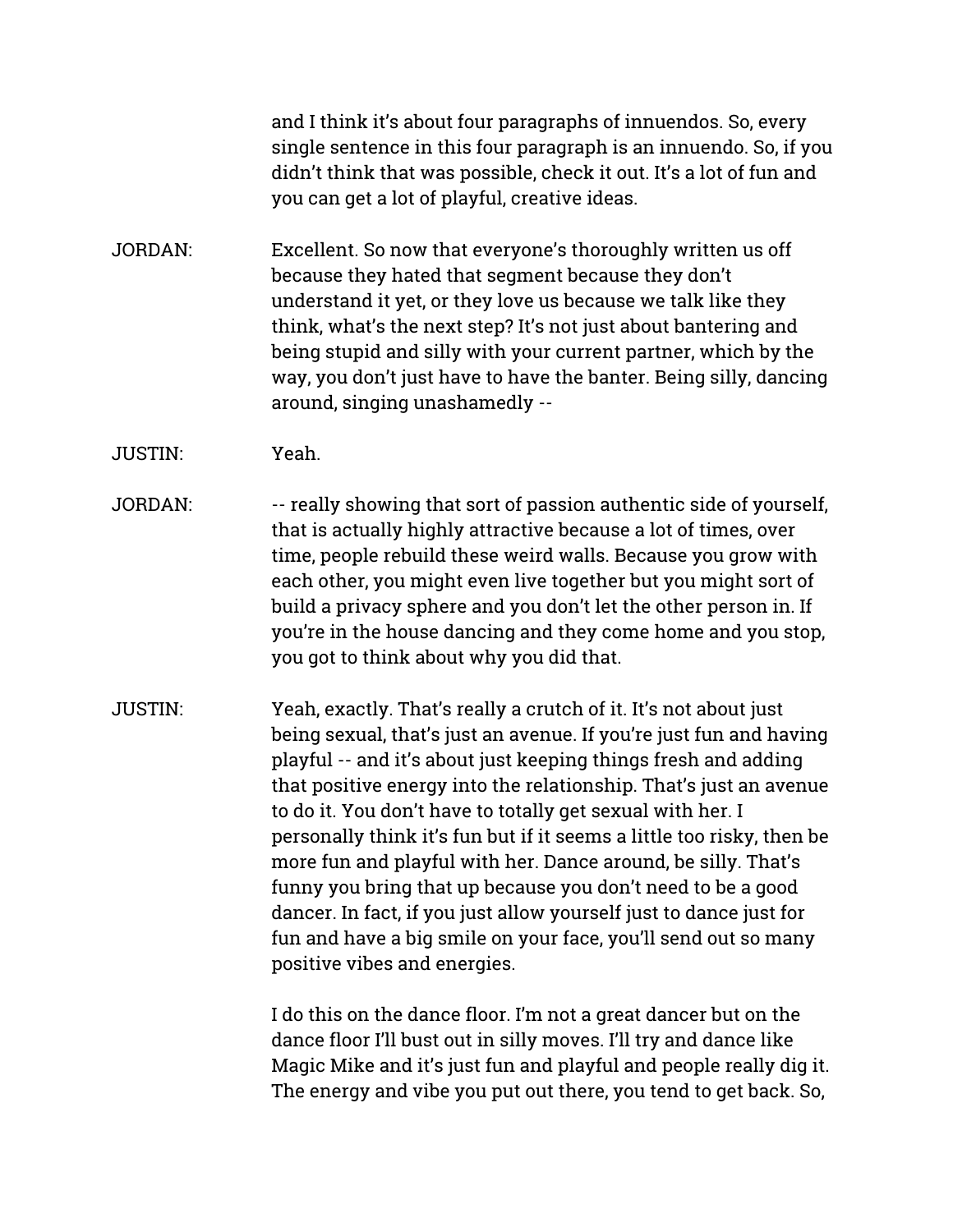if you're putting out these walls, like you mentioned, what is she going to do?

### JORDAN: Sure.

JUSTIN: She's going to reciprocate. She's going to start building walls.

- JORDAN: Yeah, that's a good point.
- JUSTIN: She feels like you're not allowing her into a part of your life and you're walling up, and then she's going to probably reciprocate and do the same thing. And then, sooner or later, you guys are going to find yourselves with these invisible walls around each other, wondering why you guys can't connect.
- JORDAN: That's kind of brilliant. I like it.

(COMMERCIAL BREAK)

- JORDAN: So, how do we keep the rapport going? We do something in our boot camps and I think we kind of outline it here because this is brilliant and honestly, I'll be the first to admit, I probably don't do enough of this.
- JUSTIN: Yeah, so this is a concept that we go over in our life training programs. This is something that you can use with making new friends, maintaining relationships, building good rapport, and something that you can do in your relationship. The concept we have is called 'the three As,' which means acknowledge, accept, and appreciate.

Now, we've talked about this on podcasts. I believe it's the value podcast. And, what this basically means is acknowledge, for example, means expressing gratitude or understanding or interest in what the person is saying, so that they feel heard. This is a big one. They talk about communication in relationships and everyone's like, "Oh, yeah, just be a better communicator," but it's kind of like, "Well, how do you do that?"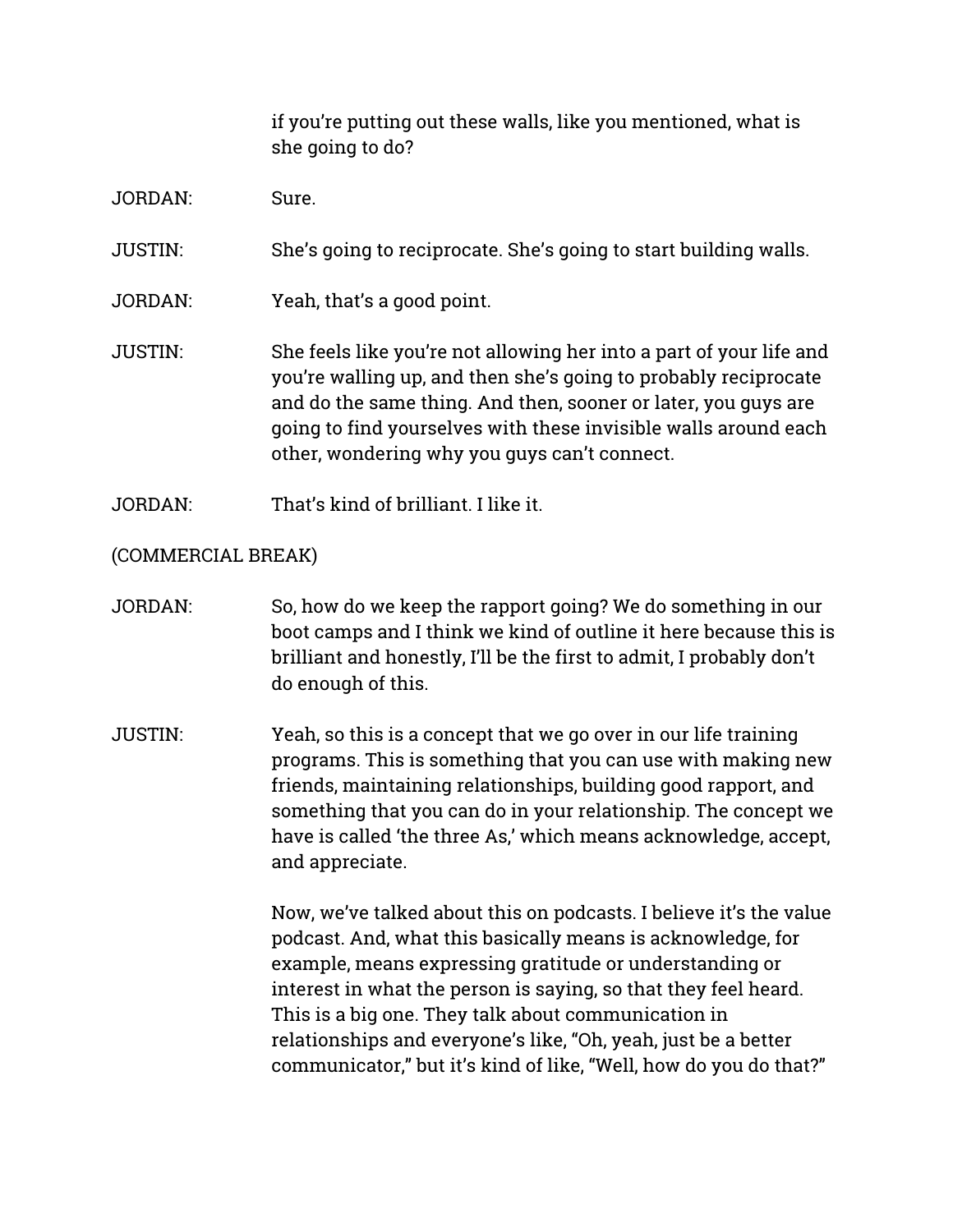Well, this is a really easy way to do that. It's acknowledge, accept, and appreciate.

So, acknowledging what somebody said allows them to feel like they're being heard. We talked about walls earlier, when you have resentment, and you both have resentment, it's hard to hear each other, isn't it? So, by acknowledging and expressing interest in what the other person is saying, like, "Oh, that's really cool," or, "That's a really interesting point," would be an example of utilizing that. Then, the other person is feeling like they're being heard. That opens the door for communication.

It also goes in line with expressing empathy, which is the ability to put yourself in someone else's shoes. We're all so concerned about what's going on with our own lives, we hardly ever give two seconds to think about where somebody else might be coming from. This is really important in conflict resolution. You have to be able to understand where the other person's coming from to be able to understand what's actually going on, beyond what's inside your own head. So, acknowledging somebody for where they're coming from, using a little empathy, will help you understand where they're coming from and will actually help you become a better communicator.

So, what this might mean is if you want to understand what it's like to be in someone else's shoes, then simply ask yourself, "If it were me, and I were in their position, and it was that important to me, how would I feel?" That's a great way to understand where somebody else is coming from, particularly if there's a problem. And it doesn't have to be in a problem. If, let's say she talked about taking this yoga class that she really likes, and let's just say you don't really like yoga --

JORDAN: Yeah, you're all, "Eh, cool."

JUSTIN: Yeah, you're like -- well, instead of being like, "Eh, cool," you can kind of explore and see what that's like for her, because she just did something cool and the reason why she's telling you is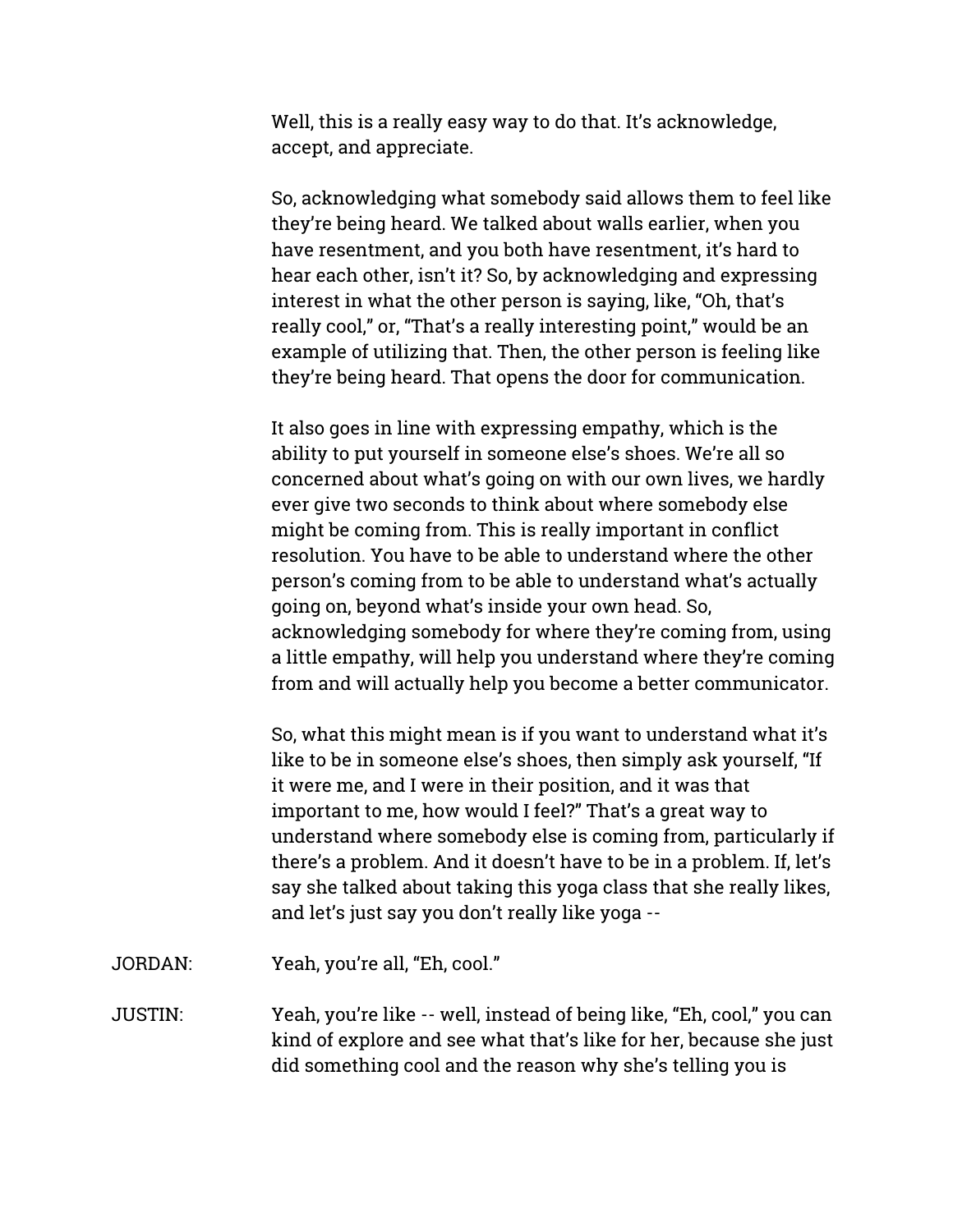because she thinks it's cool. If you're just dismissive, then she's just like, "Oh, well" --

- JORDAN: Right, you're rejecting her at that point, yeah.
- JUSTIN: Yeah. Yeah, exactly.

JORDAN: My girlfriend is super good at this stuff. Jenny's so good at this stuff because I'll be like, "Blah, blah, blah. Nerdy podcast downloads statistic," and she's like, "That's so awesome. Oh, my God, that's so great. You've improved a ton, it's so much more popular," and I'm always like -- sometimes I'm like, "Thanks for caring about this nerdy stuff that I talk about." And she goes, "Well, you know I'm your biggest fan," and I'm like, "That's awesome," and then I feel bad because she's like, "My hula-hoop class was so much fun," and I'm like, "Eh, cool." You know what I mean? Great.

- JUSTIN: Yeah. Maybe use some acknowledgement there.
- JORDAN: I think that might be helpful, yeah.
- JUSTIN: That's a really good example of how someone can be expressing that acknowledgement that somebody just did something really cool or is doing something really cool. So we'll move on to accept. The other one, it's accepting, which means accepting the person for who they are, not necessarily what they say.

So if we want to use the hula-hoop example, it's accepting the fact that they think it's really cool and that they're really excited about it, or it's accepting the fact that she just did yoga or just did Pilates or hot yoga or whatever. So that that's really cool for them, may not necessarily be for you, that's okay. Because, what they're doing is they're sharing something that they think is cool. So, accepting them for the person that they are, accepting that excitement, that passion that they have for it.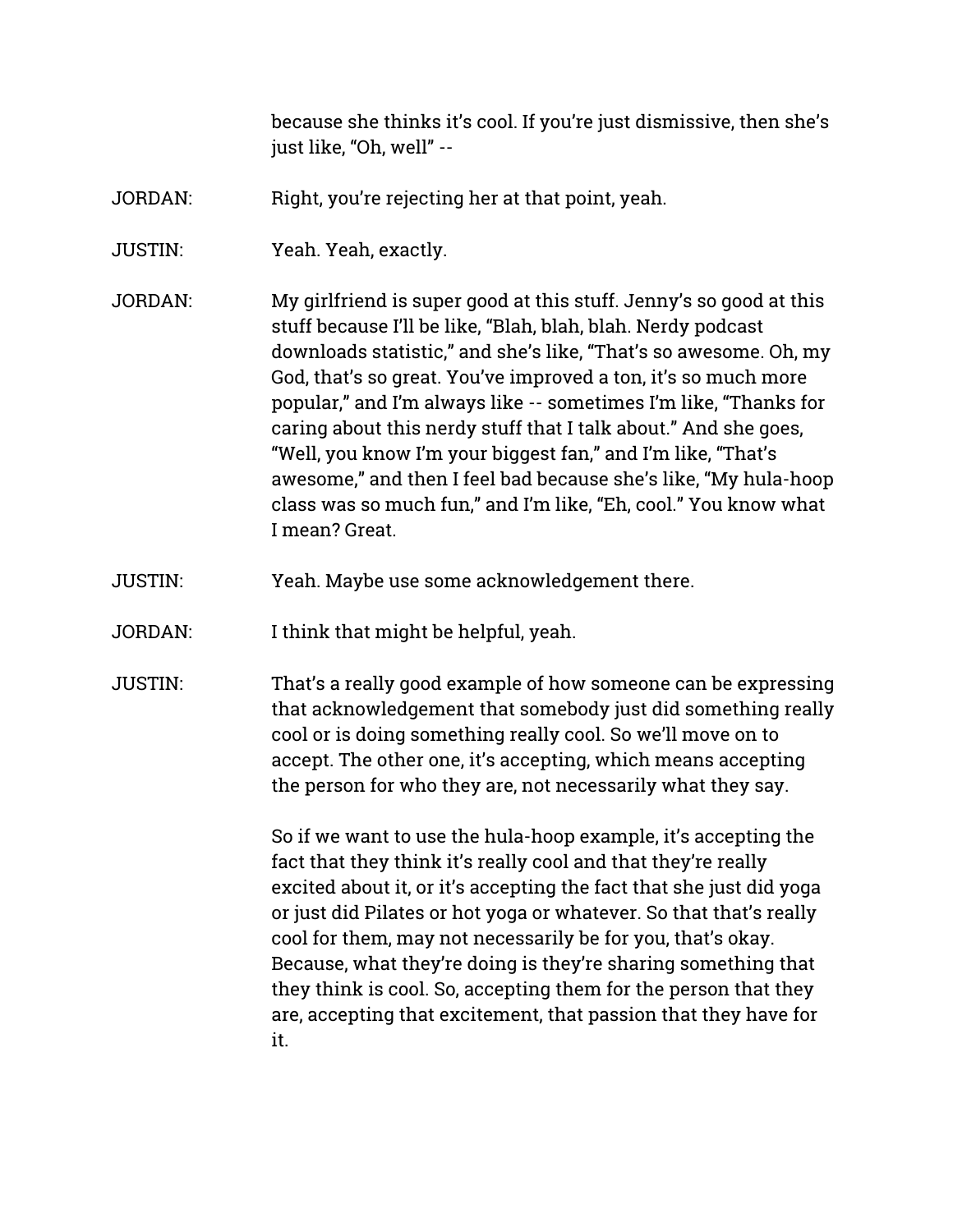By accepting her as a person, you'll also accept the fact that she is very passionate about something, even though you may not fully agree with it.

- JORDAN: So yeah, basically you're being supportive in accepting her as a person, accepting what she's passionate about, even if you're not that into it. And that makes her feel good and of course, feeling good around you is kind of the key point of relationships. People never forget how you made them feel and people are around you and love you, in part because of what you do for them, and that's mostly feeling based.
- JUSTIN: Yeah, exactly. And a lot of this relates to adding value. A lot of time -- and we spend a lot of time in boot camp adding value into other people's lives. This is a very good way to do that. And then the other one, the last one, is appreciate. So, appreciate means you appreciating sharing some personal information and being vulnerable with you. So, somebody tells you some thoughts or opinions or things like that, they're being vulnerable by expressing that. Because, we don't normally just share our thoughts and opinions with strangers, we only do that really when we trust the other person, so we don't feel judged and things like that.

So, an example of that would appreciating the passion that she has. So, accepting the fact that she's very passionate about something that's great and then appreciating it, taking the time -- kind of like Jenny did, with you. "Hey, that's really cool that you've improved a lot with the podcast and that you really love what you do," that's appreciating somebody's passion. And to appreciate somebody, it's really -- one thing that you can do is appreciate their passion or them sharing something. So, even if they share an opinion about something that maybe you don't really agree with, you can at least appreciate the fact that they're opening up and having that conversation with you, even though it might be a little hard for them.

JORDAN: Excellent. Yeah, so appreciating her passions, taking time to compliment her on things, taking note of those little things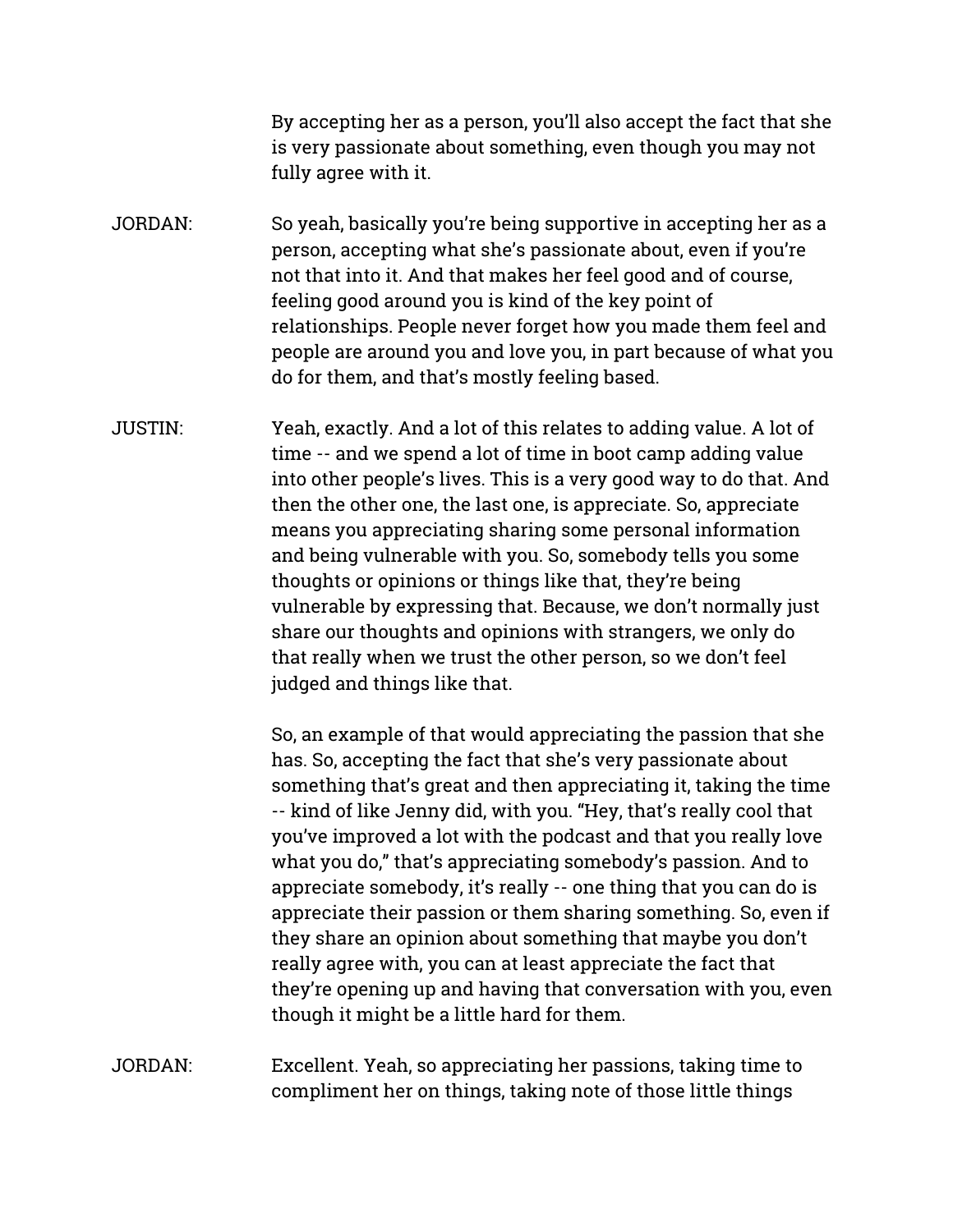Borrowing from that previous example, making sure that she feels comfortable being vulnerable with you, which is great for building rapport, but this needs to be done within relationships as well. And when people do that, you'd be surprised. Every guy has done that thing where they're like, "You know, I really like what you made for dinner." That goes a long way, so imagine what that would do combined, over time.

- JUSTIN: Yeah, and just appreciating the small things like, your girlfriend might buy you your favorite candy or might buy you a shirt or something like that. Taking the time to really appreciate that, or appreciate maybe you're the one that does the cooking the most and you had a long day and she cooks for you. Taking the time to just appreciate the little, small things that she does for you will really go a long ways and really add value into your relationship.
- JORDAN: What about people falling into routines? We sort of touched on this before, going out to dinner all the time, like, "Oh, it's date night," and it's just a tedious thing that you both have to do, and then you end up talking about the kids.
- JUSTIN: Bills, kids, work, stuff like that. So, one of the things that you can do is to keep things fresh and this concept is actually really simple. It's just doing new things. Doing a new adventure. Examples of what not to do or what can lead to stagnation might be going to the same restaurant dinner, over and over again, going to the same parts of town, always doing the same run or hike, doing the same things on the weekend, having the same dinner over and over again, and having frequent Netflix nights.

Oftentimes, guys are like, "I don't really know what to do so let's just put on Netflix," which is great except for, imagine three or four months of doing that. How would you feel in a relationship like that? It would feel a little boring, I would imagine, because the more we do something, the more used to it we get, and the less stimuli we get from that activity. So, by keeping things fresh and just doing different things, helps the relationship not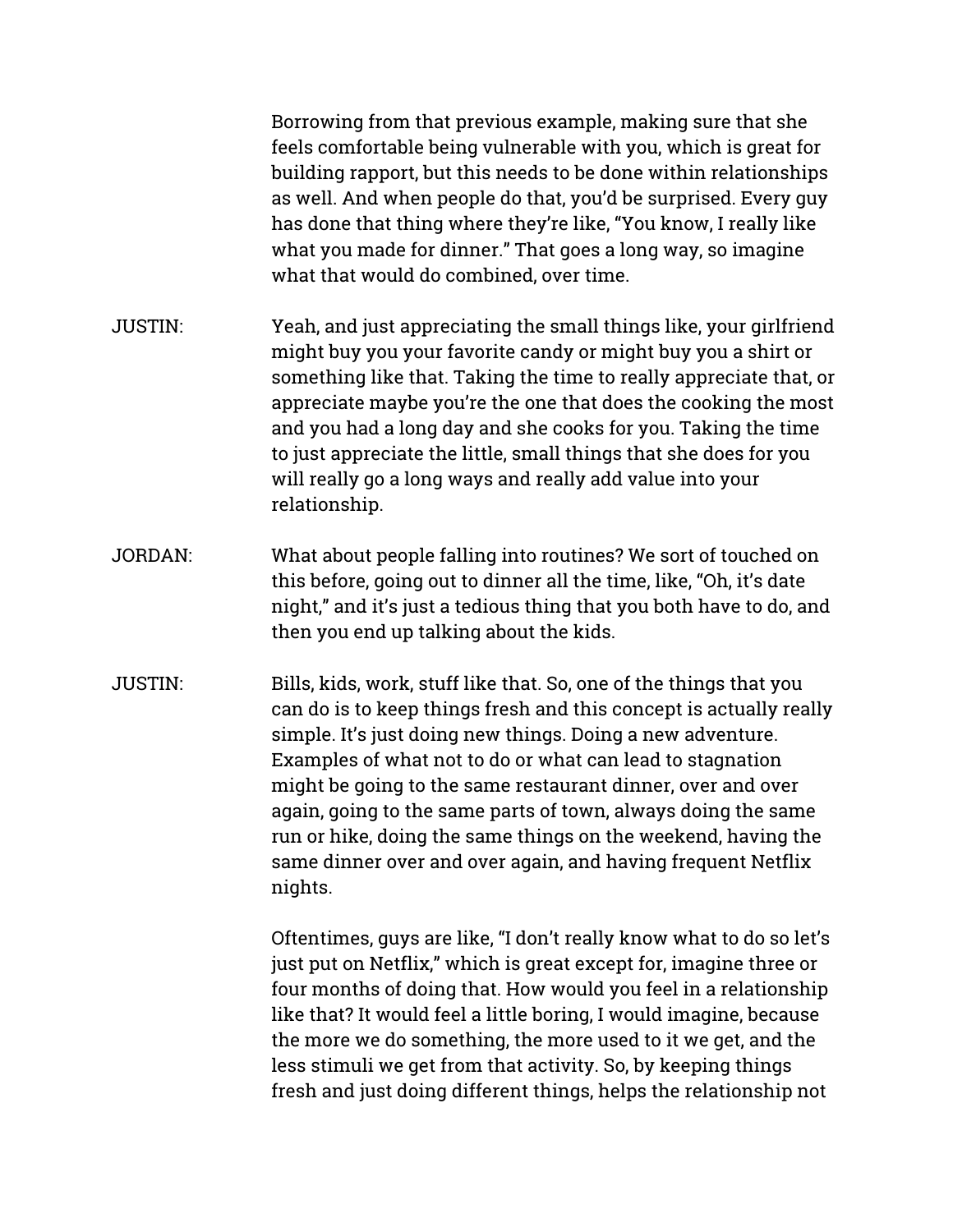fall into that rut. You can still have the same date night, but maybe you do a different dinner place or maybe you both cook together, or maybe you do a different hike around town.

At least for yourself, Jordan, in San Francisco, you guys do bike rides or go do little tours or just explore different parts of town because San Francisco is a big city. Simple things like that are great. Or even taking a class together. One of the things I like to do, and this is something that all guys can do is going on LivingSocial or Groupon and just seeing what kinds of activities are around.

For example, there's one that I kind of want to do which is a wine and paint party. So, there's a venue and pay like, I don't know, 30 or 40 bucks for two people to go to this wine and paint party, and basically an hour of it is instructional and how to paint stuff, and then the rest of it is just painting whatever you want.

 So, you have a couple glasses of wine, you walk away with something you both made. It could be silly, it doesn't have to be perfect, at least it's a memory or a physical memory of something you guys did together.

There's also, around here in L.A., there's evening cruises so you can go out near New Port, take a boat, and do an evening cruise where you have a couple drinks and some appetizers. So, there's lots of ideas on LivingSocial and Groupon that you can do that are fun activities and it's just something that you can do a couple times a month or once a month, even, would help.

- JORDAN: Oh, that's a good idea. So basically, they kind of do the thinking for you on that one.
- JUSTIN: Yeah, and you just pick and choose and it's really easy to use those. There's other publications too like Thrillist. It's an online magazine that's pretty much in every big city. There's things like L.A. Weekly. I know in Seattle there's a great publication called The Stranger which publishes just about everything in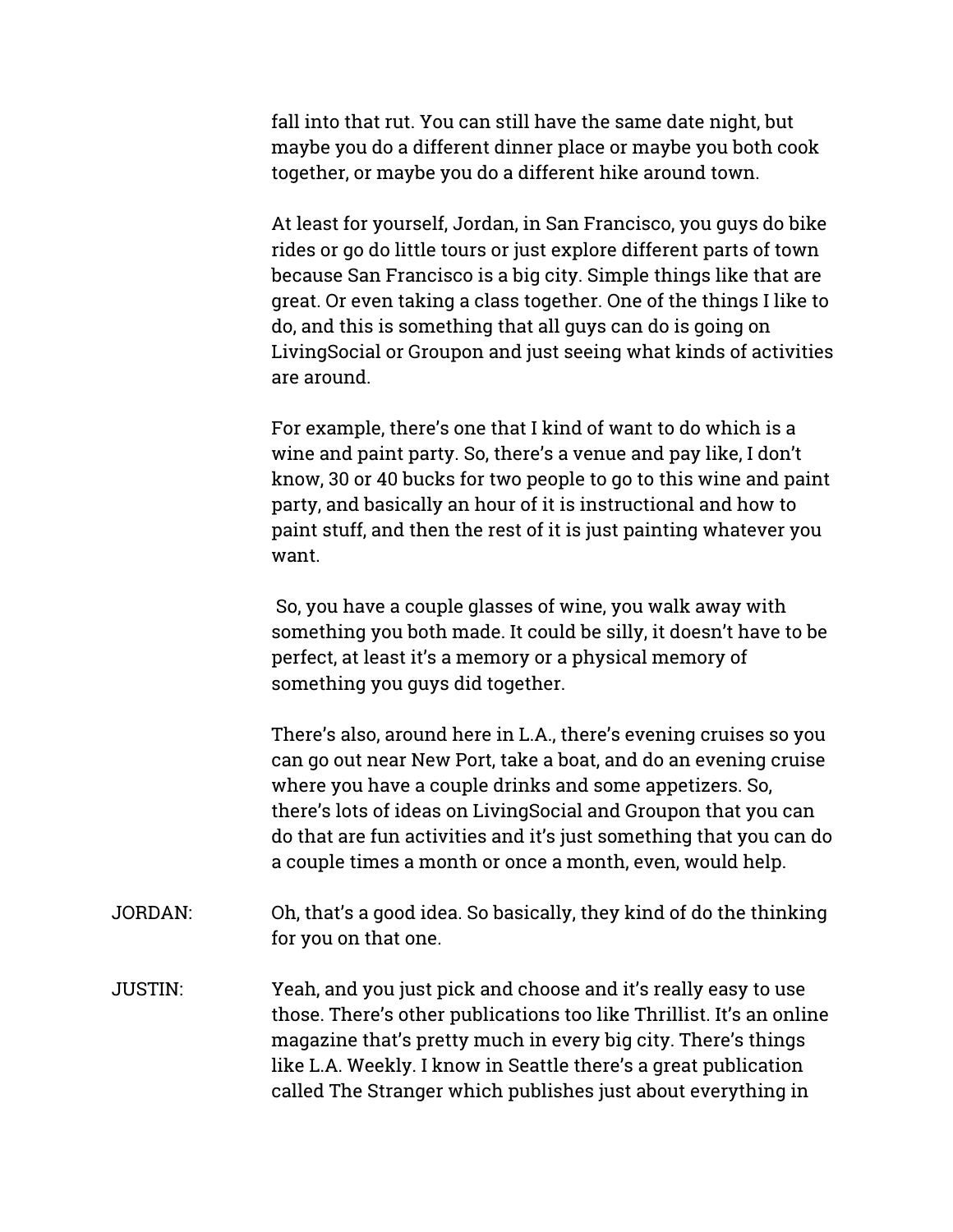arts and entertainment and even new restaurants and things like that. So, each city has its own publication so it's really easy to find new things to do. I think the challenging part, for most guys, is you have to actually spend time to plan this out.

## JORDAN: Yeah.

- JUSTIN: You actually have to take maybe 20-30 minutes thinking about what you can do. I know for me I usually do that on Sundays, thinking about what I want to do for a date night. I'm in a relationship. We have date night every Thursday. So, I'm always trying to think of new things that we can do. Going to the zoo -- One other date I did that's fun, I don't know if they'll be in similar cities but I saw a jousting event, which was fun. Guys are on horseback and in armor and they're jousting each other. That sounds really wrong.
- JORDAN: Yeah. Hey man, I live in San Francisco, you're good.
- JUSTIN: Kind of just being a tourist. I know in San Francisco there's a Wine Country, which can be fun to spend the day at. Airbnb is a really cheap way to rent out an apartment, a furnished apartment. It's cheaper than a hotel and you can do it in cool parts of town, like in L.A. you can do Venice or you can probably do Wine Country up there in San Francisco, or just another cool part of your town that you always wanted to go but didn't really want to spend the money on a hotel room.
- JORDAN: Right, sure.
- JUSTIN: That's a fun way to do that too.
- JORDAN: I'm going to use a word I hate right now, which is 'stay-cation.'
- JUSTIN: Yeah, stay-cation.
- JORDAN: I hate that. I hate that word so much but that's what that is. And it works. I don't know why I hate it. It's just cheesy market. It's a Hallmark word. But, those things work. Taking the day off work,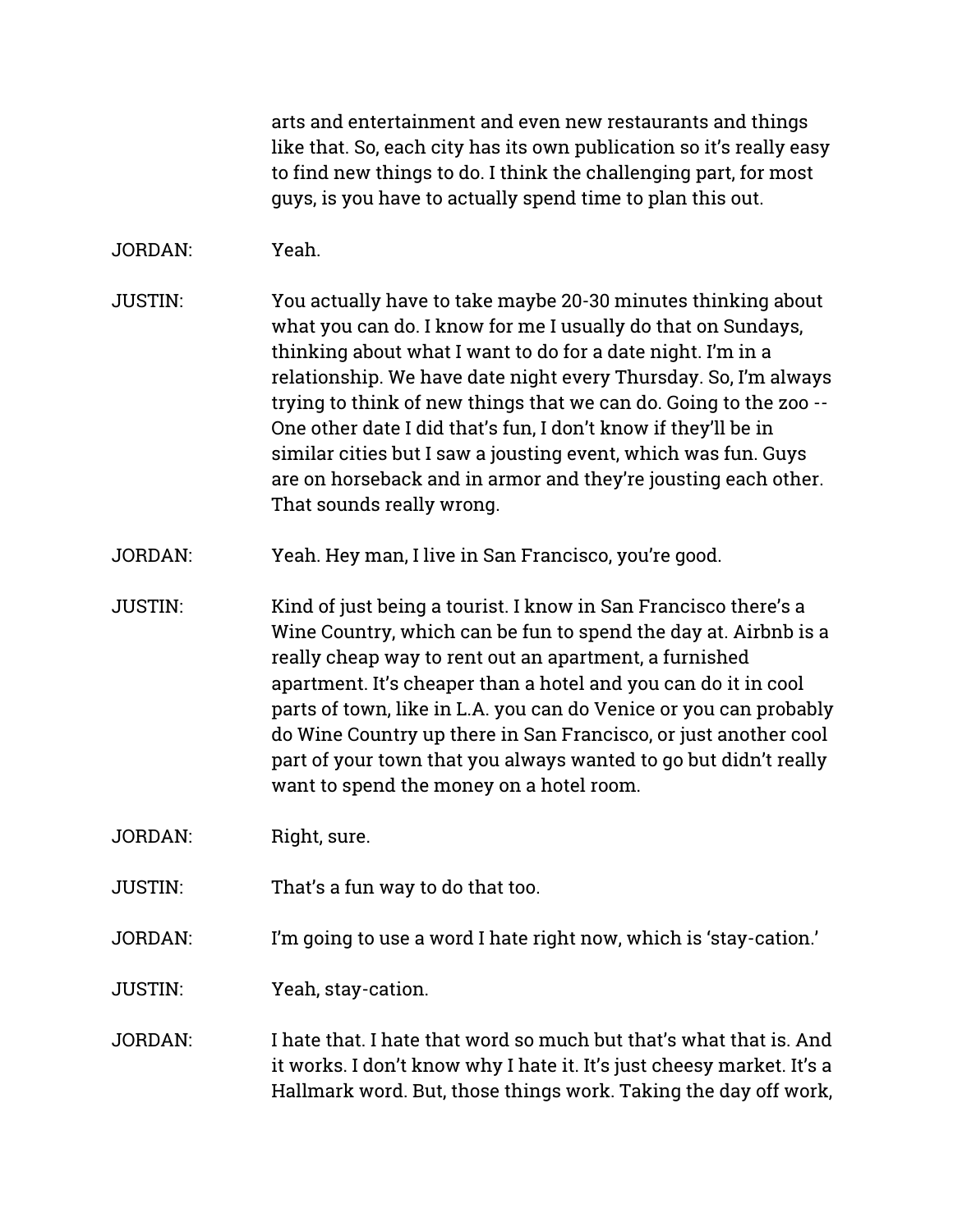playing hooky, getting a nice place that treats you well, having dinner down there -- you don't have to go far.

JUSTIN: Yeah.

JORDAN: Especially -- if you leave down, great. But you literally don't even have to sometimes.

JUSTIN: Yeah, you don't have to spend a ton of money either. It's the act of doing something special that counts more than the financial investment. Setting aside a time and making that happen helps keep the relationship fresh. One thing that I do that I've found really helpful, and this is kind of geeky on my part, but I have a dates idea spreadsheet and it's on Google Drive, so every time I'm like, "Oh, that's a really great date idea," I just open up my app on my phone and I just put it into the spreadsheet so that I have it for later. So, when Sunday I'm thinking about the week and what I want the week to look like, I have some ideas that I can already go for so that I'm not spending so much time thinking about, "Oh, what can we do?" I don't do this, but I know some couples share a calendar so that they can keep track of their schedules, and that's a fun thing that you guys can do to is create a little calendar together to set aside time to hang out. Especially if you both are working a lot or busy.

- JORDAN: Sure, perfect. Excellent, man. Breaking those routines as well so powerful. So, those are some great ways to do that, actually.
- JUSTIN: So, the next one I want to talk about is touch. And touch -- to touch on it lightly --
- JORDAN: See what you did there.
- JUSTIN: I know, I know. Be here all week, guys. Touch is important because it's something that, chemically speaking, in the brain, it releases oxytocin when two people are attracted to each other. It releases the love drug or oxytocin, which is part of the reason why we have that honeymoon phase. But, you can keep that going by just making sure that you take the time to touch.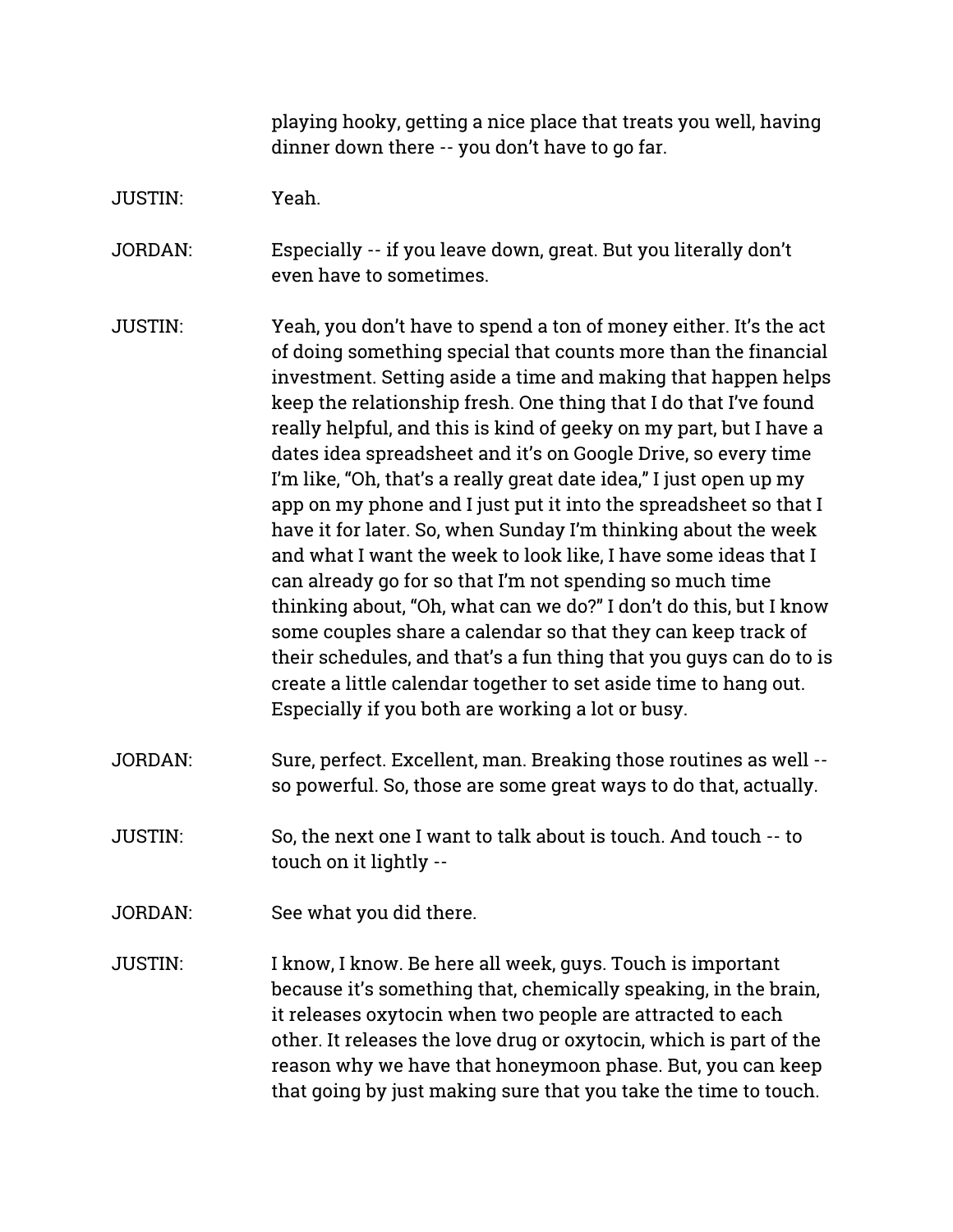I know that when relationships are stagnant, at least in my own experience when they've been stagnant or kind of rocky or maybe there's some resentment, quess what goes out the window? Touch. We don't want to touch things that we're kind of mad at. So, that's important though because if you come from that mindset, and you're like, "Oh, I'm mad. I'm resentful and I haven't communicated it," well, first of all, it's time to talk about that in a high value way.

But, second of all, you know when your girlfriend gives you a hug and you know how good it feels and things like that? Well, it's the same thing for her. When you give her a hug or take the time to just put an arm around her shoulder or pull her in a little bit around her waist, that's a really strong move and it's something that I think is often overlooked, especially in relationships that have been going on for years. Especially when they're in the entrenched stagnant state. So, it's important to touch.

They did a really cool article. You guys should check it out. It's called The Six Second Hug. Within this article they talked about how studies have shown that the six second hug is kind of the sweet spot. It's not short and brief, which can be kind of dismissive, and it's not too long to make it awkward. Six seconds is the sweet spot to having a good solid hug and it's fun. You guys should try it out, especially if you're in a relationship or just started dating. Just try it out and see the effects that you get. It's really a wonderful thing and it feels really good, too.

My overall point is, just don't forget to touch. Hold hands or I like to do that gentlemanly thing, where you stick out your elbow, and she puts her arm through, when you guys are just walking around. That's a fun little thing you can do and you can even be playful about it, like stick your pinkies up, and be like, "Oh, hello, hun. Let's go over this way," and talk in an upscale accent. So, those are just fun things to do because I think it's something that we often overlook and it's a really important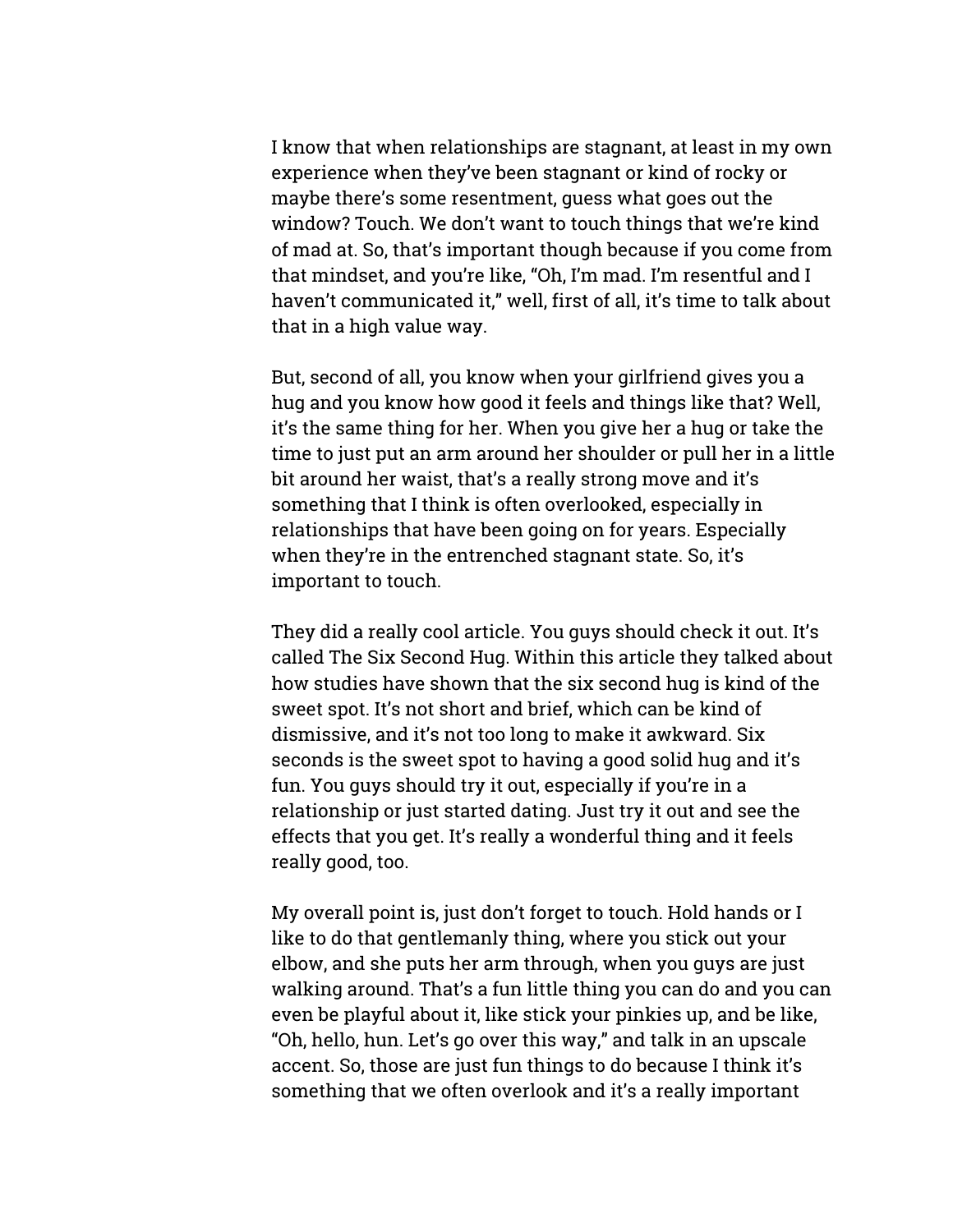part of being intimate and having a successful, intimate relationship.

- JORDAN: Yeah, and I think it's a good time to tell guys to go back and look at the Toolboxes we have on banter, go back and look at the Toolbox we have on touch, because we really get into that stuff and it may require some study on your part and some vulnerability on your part, to get touching going again, especially if you've got bed death going on. You might have to ramp things up and it may not be -- unfortunately-- that welcome anymore. Because if it's been five years and you've been having sex once every quarter, there's something else going on, and it's going to take a lot more than just you trying to reach out and hold hands, but that can also work wonders. It can be a great first step because she might be worried that that's not going to work and that you don't care anymore, and maybe you're just not that kind of guy and you don't think about it.
- JUSTIN: Yeah, exactly. I think you nailed it. If you're in that position -this may not happen overnight -- by you taking the action, shows that you're willing to participate more in the relationship and it shows a certain level of vulnerability on your part. It may not work out and if it causes some sort of conflict, then maybe it's a good time just to talk about some things that are going on.

And just a real quick note on that, whenever you talk about whenever you have a conflict, it's always important to talk about your feelings. Don't make it about the other person. If you use a lot of you language, it's accusatory, and when it comes to conflict, you have to be able to take responsibility for some of it because it's not all her and it's not all you. But what you have power over is taking responsibility for your own feelings and your own thoughts and things like that, without making it about the other person.

When they talk about communication, that's a big part of it. Couples that have a lot of resentment, tend to have these epic shouting battles where it's their fault and not the other person's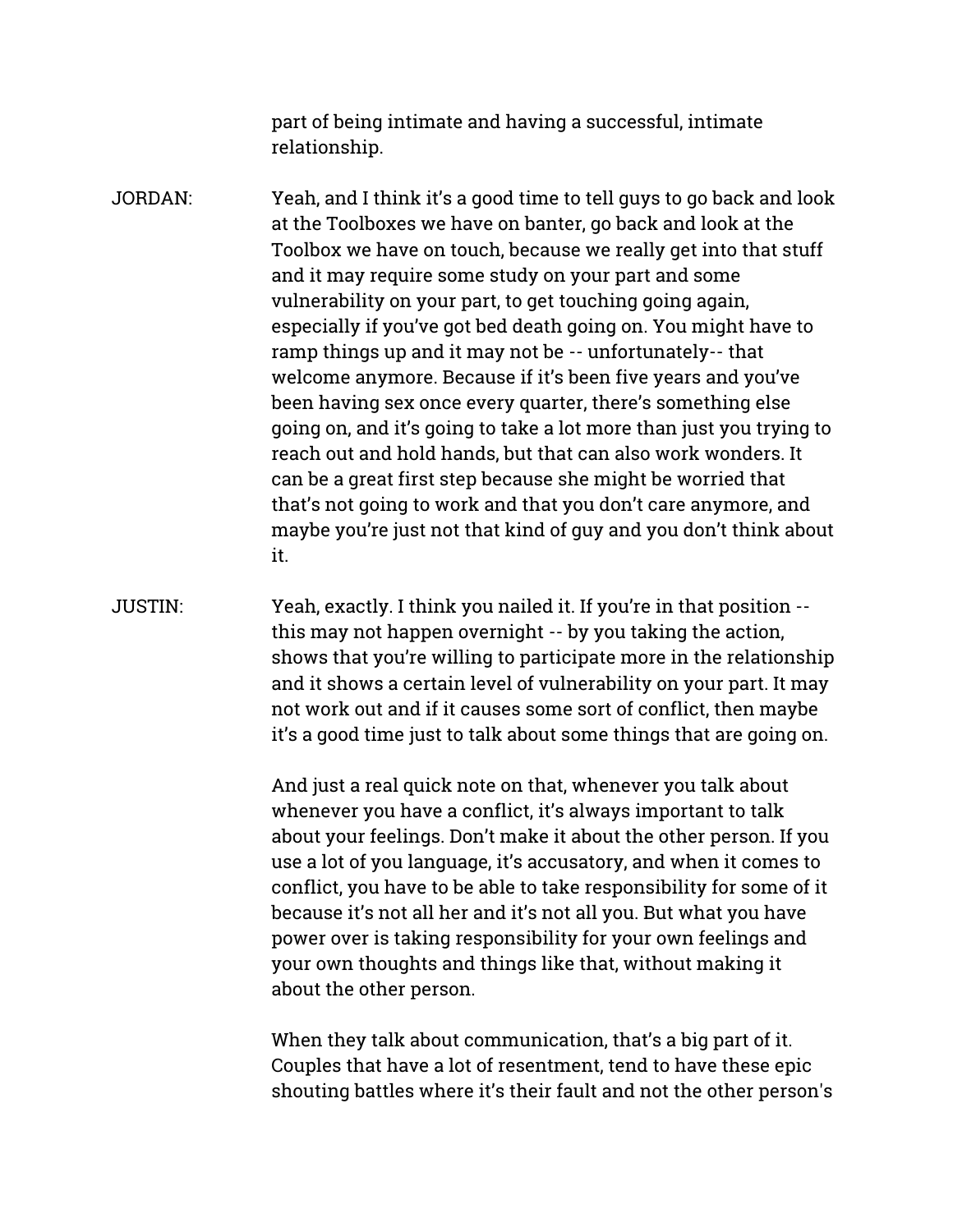fault. The takeaway on that is that it's about coming to the table and talking about what the issue is, without blaming the other person.

- JORDAN: Excellent. Thanks so much, Justin. And guys, you can see more from Justin in our Toolbox episodes as well, and by coming to The Art of Charm as well.
- JUSTIN: Absolutely, absolutely. All right guys, talk to you later.
- JORDAN: Thanks so much.

JUSTIN: All right guys, hope you enjoyed that episode as much as we enjoyed producing it for you. Keeping things fresh, always key in a relationship. Banter, fun, vulnerability, touch, and rapport, are all crucial to the success and health of any relationship, marriage, girlfriend, etcetera. And of course, breaking those routines that kill things off slowly. You don't even realize it's happening until it's too late, sometimes. So, hopefully this helped you guys out and we'll see you next time.

> Solid show, as usual, if I do say so myself. Show feedback and guest suggestions -- we rely on you guys to help keep our finger on the pulse. So if you know someone who's a good fit for the show, let us know at [JordanH@theartofcharm.com](mailto:JordanH@theartofcharm.com). Boot camp details, that's our live training, at [theartofcharm.com,](http://theartofcharm.com/) and that's where you're going to find links to us on Twitter, Facebook, and other social media. If you're listening to this but you're not subscribed on iTunes or Stitcher, then that needs to change. Getting our shows delivered free to your phone or computer is the best way to make sure you don't miss anything. You can do that by going to iTunes and searching for The Art of Charm podcast or by going to [theartofcharm.com/itunes](http://theartofcharm.com/itunes) and clicking subscribe. That's it.

You guys can help us if you subscribe on iTunes or Stitcher. Give us a five star rating and write something nice. We'll love you forever. Just go to [itunes.com/theartofcharm](http://itunes.com/theartofcharm) and it'll take you right there. When you write us a review it not only makes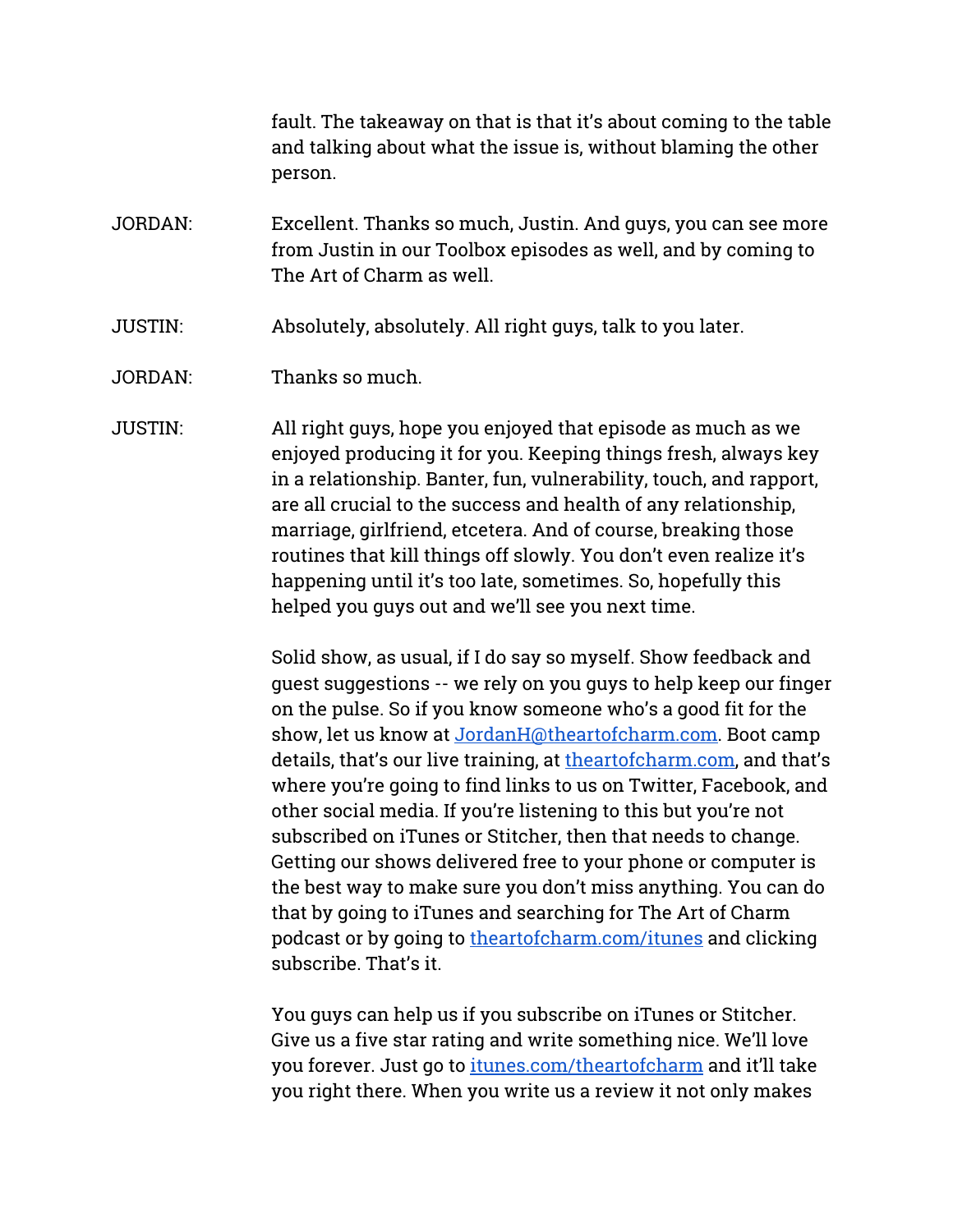us feel proud, but it helps keep us up in the ranks so that other people who can use this information can find the show more easily and get the credible advice that they need. It's also the best way to support the show, other than purchasing training from us. So tell your friends, because the greatest compliment you can give us is a referral to someone else, either in person, or shared on the Web. So have a great week, go out there and get social, and leave everything better than you found it.